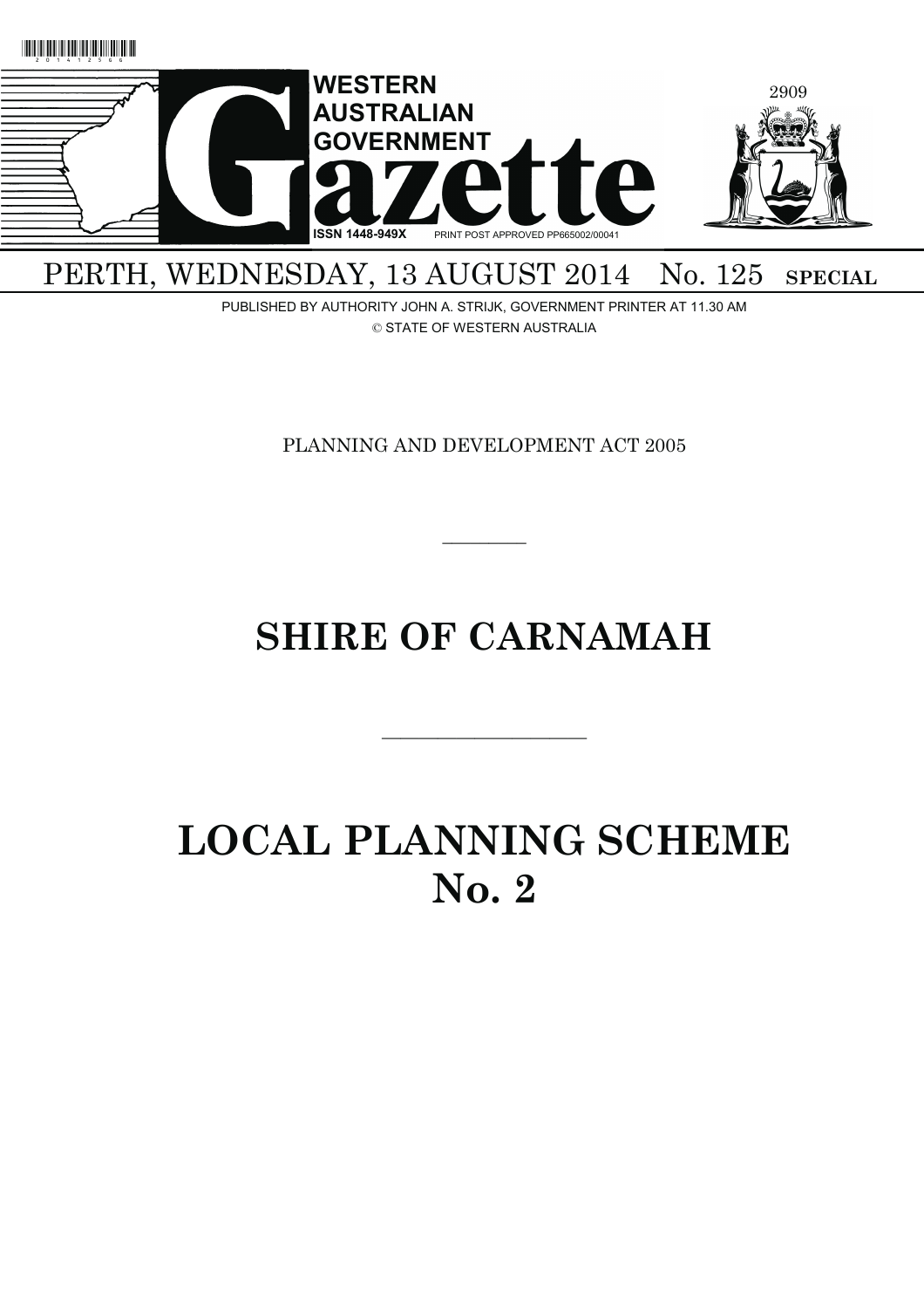#### **PLANNING AND DEVELOPMENT ACT 2005**

APPROVED LOCAL PLANNING SCHEME

*Shire of Carnamah* 

Local Planning Scheme No. 2

Ref: TPS/0963

It is hereby notified for public information, in accordance with section 87 of the *Planning and Development Act 2005* that the Minister for Planning approved the Shire of Carnamah Local Planning Scheme No. 2 on 9 July 2014, the scheme text of which is published as a schedule annexed hereto.

> M. ISBISTER, Shire President. W. T. ATKINSON, Chief Executive Officer.

#### **SCHEDULE**

————

*Shire of Carnamah* 

# **LOCAL PLANNING SCHEME No. 2**

#### **Preamble**

This Local Planning Scheme of the Shire of Carnamah consists of this Scheme Text and the Scheme Maps. The Scheme Text should be read with the Local Planning Strategy for the Shire.

Part 2 of the Scheme Text sets out the Local Planning Framework. At the core of this Framework is the Local Planning Strategy which sets out the long-term planning directions for the local government, applies State and regional planning policies and provides the rationale for the zones and other provisions of the Scheme. In addition to the Local Planning Strategy, the Framework provides for Local Planning Policies which set out the general policies of the local government on matters within the Scheme.

The Scheme divides the local government district into zones to identify areas for particular uses and identifies land reserved for public purposes. Most importantly, the Scheme controls the types of uses and development allowed in different zones. There are particular controls included for heritage and special control areas. The Scheme Text also sets out the requirements for planning approval, enforcement of the Scheme provisions and non-conforming uses.

March 2014.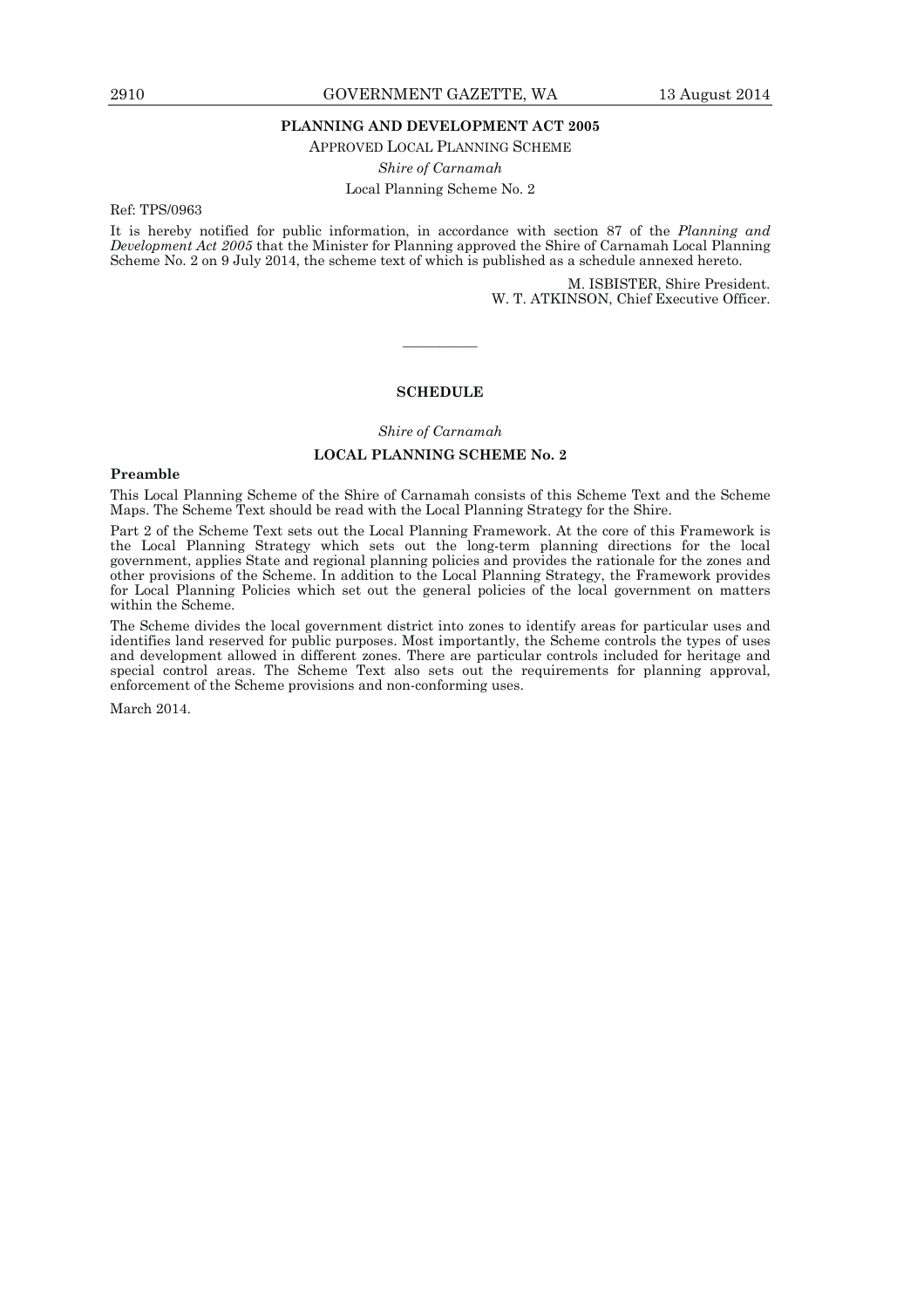# **PLANNING AND DEVELOPMENT ACT 2005**

# SHIRE OF CARNAMAH

# **LOCAL PLANNING SCHEME No. 2**

The Shire of Carnamah under the powers conferred by the *Planning and Development Act 2005* makes the following Local Planning Scheme.

#### **TABLE OF CONTENTS**

- Part 1 **Preliminary**—sets out the Scheme title, responsible authority for implementing the Scheme, definitions used in the Scheme, Scheme area, contents, purpose, aims and relationship to other Schemes and laws.
- Part 2 **Local Planning Policy Framework**—sets out the relationship between the Scheme and the Local Planning Strategy and the procedures for preparing and adopting Local Planning Policies.
- Part 3 **Reserves**—sets out the reserves which apply in the Scheme area and related provisions.
- Part 4 **Zones and the use of land**—sets out the zones which apply in the Scheme area and the uses which may require approval or may be prohibited.
- Part 5 **General development requirements**—sets out the planning requirements which may apply to a particular use or development in a zone.
- Part 6 **Special control areas**—sets out particular provisions which may apply in addition to the zone requirements and generally concerns landscape, environmental, built form, and land and site management issues.
- Part 7 **Heritage protection**—sets out special provisions which apply to heritage places and areas.
- Part 8 **Development of land**—sets out the circumstances under which approval is required for the development of land as distinct from the use of land.
- Part 9 **Applications for planning approval**—sets out the procedure for applying for planning approval including both the use and development of land.
- Part 10 **Procedure for dealing with applications**—sets out the procedure for dealing with applications for planning approval and the matters to be taken into account.
- Part 11 **Enforcement and administration**—sets out the general provisions for the administration and enforcement of the Scheme.

# **Schedules**

- Schedule 1 Dictionary of defined words and expressions
- Schedule 2 Additional uses
- Schedule 3 Restricted uses
- Schedule 4 Special use zones
- Schedule 5 Exempted advertisements
- Schedule 6 Form of application for planning approval
- Schedule 7 Additional information for advertisements
- Schedule 8 Notice of public advertisement of planning approval
- Schedule 9 Notice of determination on application for planning approval
- Schedule 10 Environmental conditions
- Schedule 11 Rural Residential Zones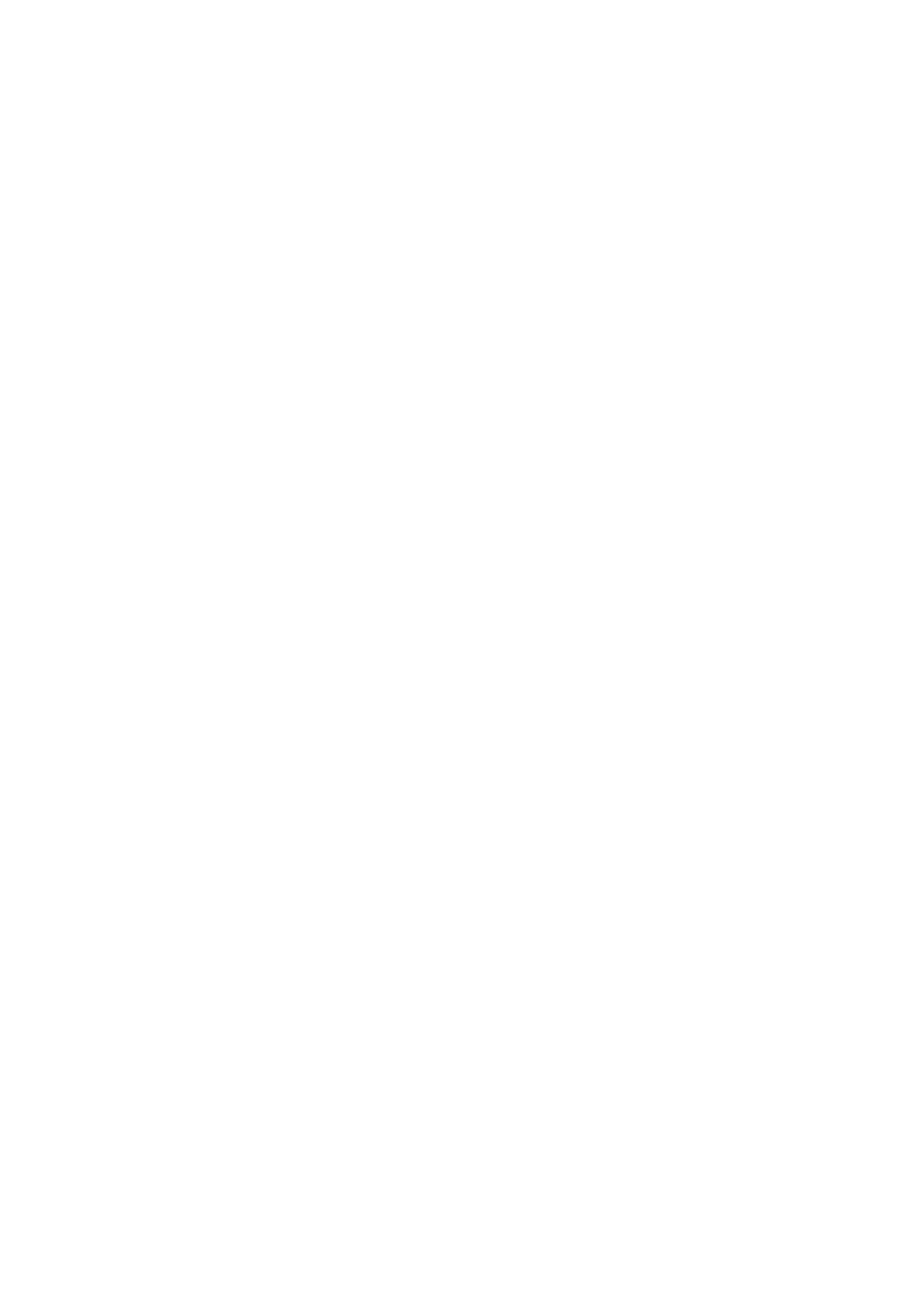# **PLANNING AND DEVELOPMENT ACT 2005**

# SHIRE OF CARNAMAH

# **LOCAL PLANNING SCHEME No. 2**

The Shire of Carnamah under the powers conferred by the *Planning and Development Act 2005* makes the following Local Planning Scheme.

# **PART 1—PRELIMINARY**

# **1.1. Citation**

1.1.1. The Shire of Carnamah Scheme No. 2 (*the Scheme*) comes into operation on its Gazettal date.

1.1.2. The following Scheme is revoked—

The Shire of Carnamah Town Planning Scheme No. 1 gazetted on 28 October 1994;

#### **1.2. Responsible authority**

The Shire of Carnamah is the responsible authority for implementing the Scheme.

#### **1.3. Scheme area**

The Scheme applies to the Scheme area which covers the land area of the local government district of the Shire as shown on the Scheme Map.

#### **1.4. Contents of Scheme**

- The Scheme comprises—
	- (a) the Scheme Text;
	- (b) the Scheme Map (sheets 1-10).

The Scheme is to be read in conjunction with the Local Planning Strategy.

#### **1.5. Purposes of Scheme**

The purposes of the Scheme are to—

- (a) set out the local government's planning aims and intentions for the Scheme area;
- (b) set aside land as reserves for public purposes;
- (c) zone land within the Scheme area for the purposes defined in the Scheme;
- (d) control and guide land use and development;
- (e) set out procedures for the assessment and determination of planning applications;
- (f) make provision for the administration and enforcement of the Scheme; and
- (g) address other matters set out in the First Schedule to the Planning and Development Act.

# **1.6. The aims of the Scheme**

The aims of the Scheme are—

- (a) to secure the amenity, health and convenience of the Scheme area and the inhabitants thereof;
- (b) to ensure there is a sufficient supply of suitable serviced land for housing, employment, commercial activities, community facilities, recreation and open space;
- (c) to provide for housing choice and variety in neighbourhoods with a community identity and high levels of safety, accessibility and visual amenity;
- (d) to preserve, protect and enhance townscapes and places, buildings and objects of heritage value, historic interest, natural beauty or scientific interest which exist throughout the Shire;
- (e) to promote the sustainable use of rural land for agricultural purposes whilst accommodating other rural activities;
- (f) to protect, conserve and enhance the environmental values and natural resources of the Scheme area including the protection of remnant vegetation and the rehabilitation and revegetation of degraded land while providing appropriate development opportunities to promote the local economy;
- (g) to promote ecologically sustainable land use and development;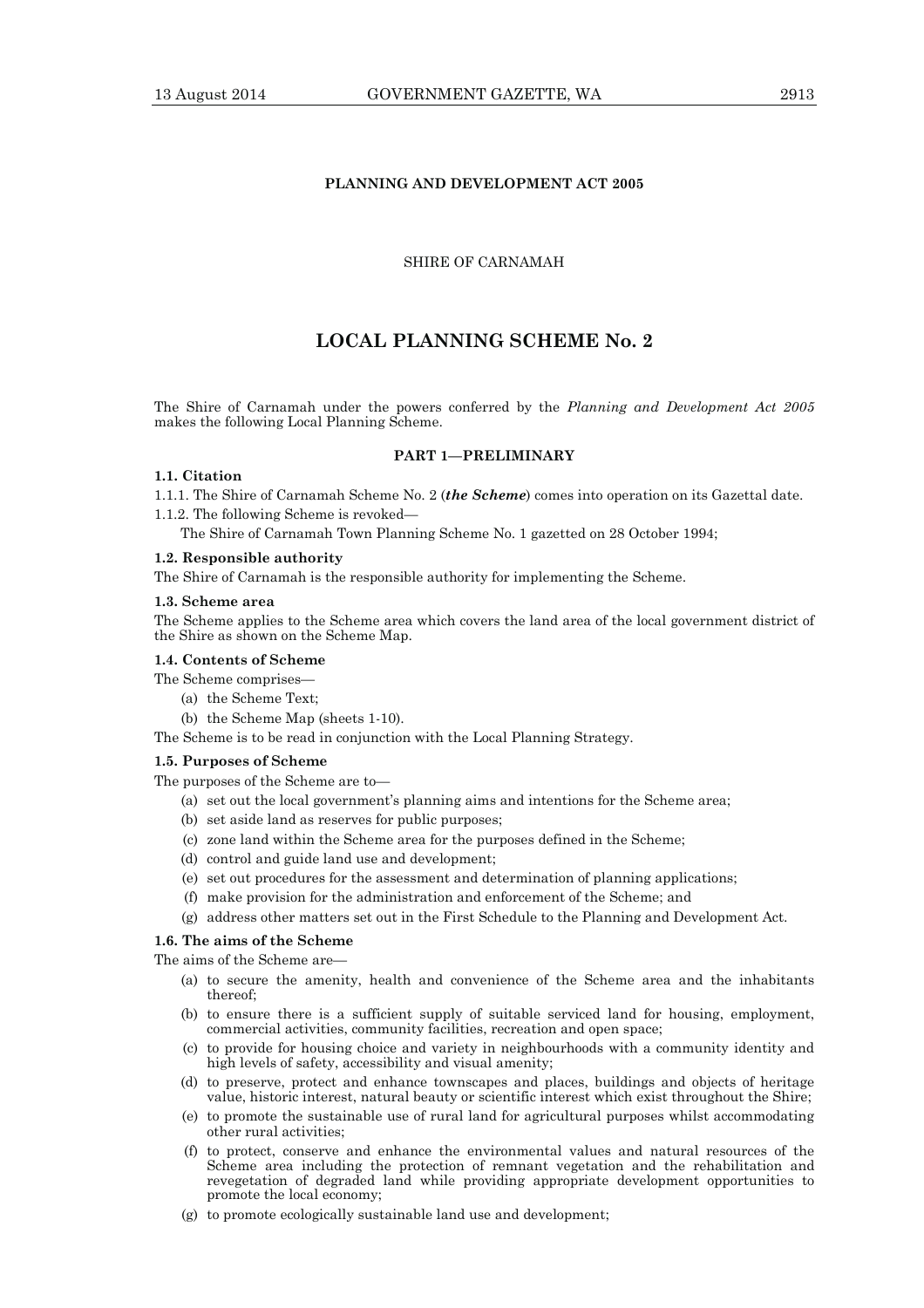- (h) to assist the effective implementation of the State Planning Strategy, State Planning Framework (State Planning Policy No. 1) and other adopted strategies and policies as these apply to the Mid West Region; and
- (i) to make provision for other matters necessary or incidental to local planning and development generally.

# **1.7. Definitions**

1.7.1. Unless the context otherwise requires, words and expressions used in the Scheme have the same meaning as they have—

- (a) in the *Planning and Development Act 2005*; or
- (b) if they are not defined in that Act—
	- (i) in the Dictionary of defined words and expressions in Schedule 1;
	- (ii) in the Model Scheme Text of the *Town Planning Regulations 1967* (as amended); or
	- (iii) in the Residential Design Codes.

1.7.2. If there is a conflict between the meaning of a word or expression in the Dictionary of defined words and expressions in Schedule 1, and the meaning of that word or expression in the Residential Design Codes—

- (a) in the case of a residential development, the definition in the Residential Design Codes prevails; and
- (b) in any other case the definition in the Dictionary prevails.

1.7.3. Notes, and instructions printed in italics, are not part of the Scheme.

#### **1.8. Relationship with local laws**

Where a provision of the Scheme is inconsistent with a local law, the provision of the Scheme prevails.

#### **1.9. Relationship with other Schemes**

There are no other Schemes of the Shire of Carnamah which apply to the Scheme area.

# **PART 2—LOCAL PLANNING POLICY FRAMEWORK**

#### **2.1. Scheme determinations to conform with the Local Planning Strategy**

Except to the extent that the Local Planning Strategy is inconsistent with the Scheme, determinations of the local government under the Scheme are to be consistent with the Local Planning Strategy.

*(A Local Planning Strategy has been prepared and endorsed under the Town Planning Regulations 1967 (as amended)).* 

# **2.2. Local Planning Policies**

The local government may prepare a Local Planning Policy in respect of any matter related to the planning and development of the Scheme area so as to apply—

- (a) generally or for a particular class or classes of matters; and
- (b) throughout the Scheme area or in one or more parts of the Scheme area,

and may amend or add to or rescind the Policy.

# **2.3. Relationship of Local Planning Policies to Scheme**

2.3.1. If a provision of a Local Planning Policy is inconsistent with the Scheme, the Scheme prevails.

2.3.2. A Local Planning Policy is not part of the Scheme and does not bind the local government in respect of any application for planning approval but the local government is to have due regard to the provisions of the Policy and the objectives which the Policy is designed to achieve before making its determination.

*Note: Local Planning Policies are guidelines used to assist the local government in making decisions under the Scheme. Although Local Planning Policies are not part of the Scheme they must be consistent with, and cannot vary, the intent of the Scheme provisions, including the Residential Design Codes. In considering an application for planning approval, the local government must have due regard to relevant Local Planning Policies as required under clause 10.2.* 

#### **2.4. Procedure for making or amending a Local Planning Policy**

2.4.1. If a local government resolves to prepare a Local Planning Policy, the local government—

- (a) is to publish a notice of the proposed Policy once a week for 2 consecutive weeks in a newspaper circulating in the Scheme area, giving details of—
	- (i) where the draft Policy may be inspected;
	- (ii) the subject and nature of the draft Policy; and
	- (iii) in what form and during what period (being not less than 21 days from the day the notice is published) submissions may be made;
- (b) may publish a notice of the proposed Policy in such other manner and carry out such other consultation as the local government considers appropriate.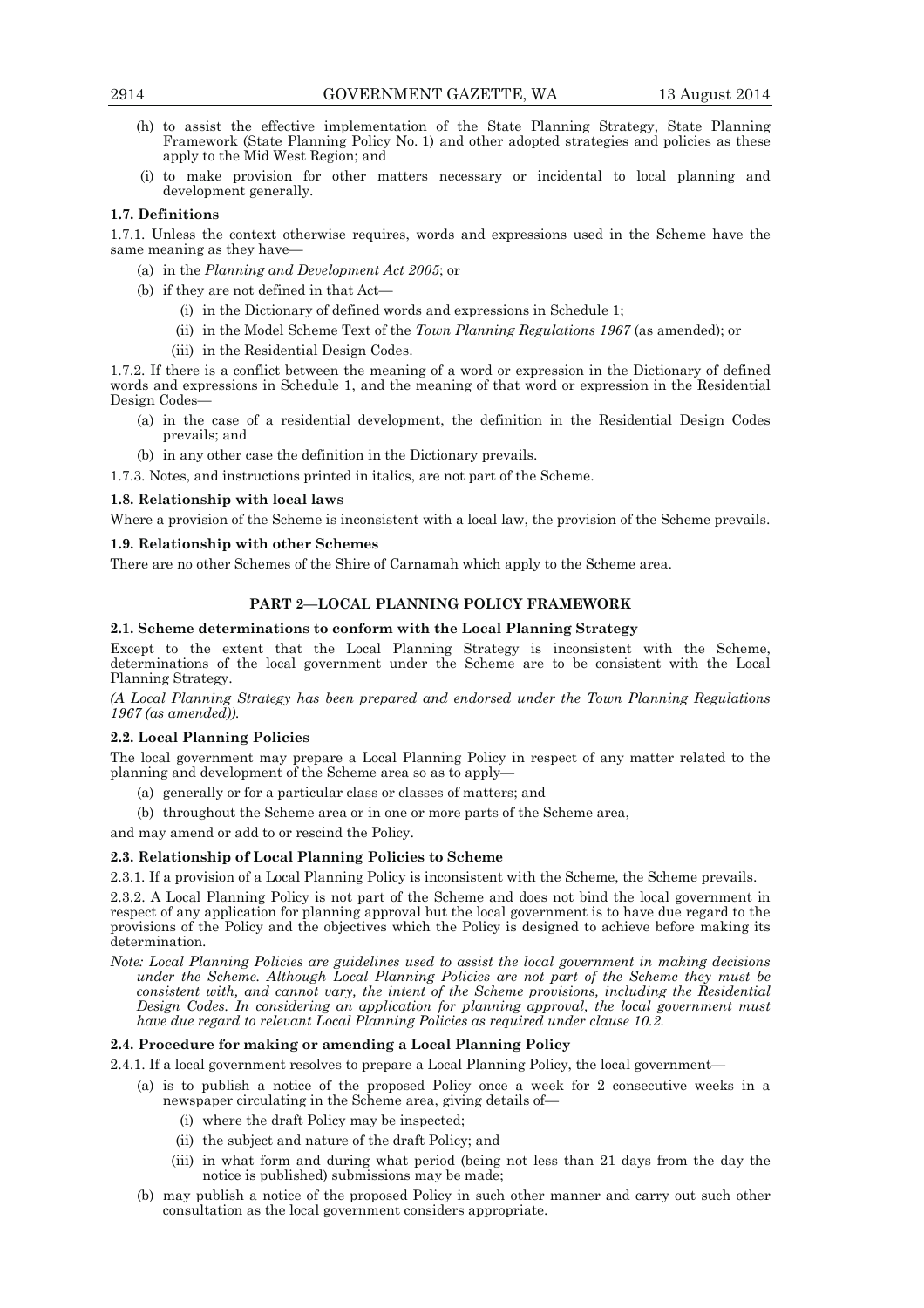2.4.2. After the expiry of the period within which submissions may be made, the local government is  $t_0$ 

- (a) review the proposed Policy in the light of any submissions made; and
- (b) resolve to adopt the Policy with or without modification, or not to proceed with the Policy.

2.4.3. If the local government resolves to adopt the Policy, the local government is to—

- (a) publish notice of the Policy once in a newspaper circulating in the Scheme area; and
- (b) if, in the opinion of the local government, the Policy affects the interests of the Commission, forward a copy of the Policy to the Commission.

2.4.4. A Policy has effect on publication of a notice under clause 2.4.3(a).

2.4.5. A copy of each Local Planning Policy, as amended from time to time, is to be kept and made available for public inspection during business hours at the offices of the local government.

2.4.6. Clauses 2.4.1 to 2.4.5, with any necessary changes, apply to the amendment of a Local Planning Policy.

#### **2.5. Revocation of Local Planning Policy**

A Local Planning Policy may be revoked by—

- (a) the adoption by a local government of a new Policy under clause 2.4 that is expressed to supersede the existing Local Planning Policy; or
- (b) publication of a notice of revocation by the local government once a week for 2 consecutive weeks in a newspaper circulating in the Scheme area.

# **PART 3—RESERVES**

#### **3.1. Reserves**

Certain lands within the Scheme area are classified as Local Reserves.

# **3.2. Regional Reserves**

There are no regional reserves in the Scheme area.

#### **3.3. Local Reserves**

"Local Reserves" are delineated and depicted on the Scheme Map according to the legend on the Scheme Map.

#### **3.4. Use and development of Local Reserves**

- 3.4.1. A person must not—
	- (a) use a Local Reserve; or
	- (b) commence or carry out development on a Local Reserve,

without first having obtained planning approval under Part 9 of the Scheme.

3.4.2. In determining an application for planning approval the local government is to have due regard to—

- (a) the matters set out in clause 10.2; and
- (b) the ultimate purpose intended for the Reserve.

3.4.3. In the case of land reserved for the purposes of a public authority, the local government is to consult with that authority before determining an application for planning approval.

## **PART 4—ZONES AND THE USE OF LAND**

# **4.1. Zones**

4.1.1. The Scheme area is classified into the zones shown on the Scheme Map.

4.1.2. The zones are delineated and depicted on the Scheme Map according to the legend on the Scheme Map.

## **4.2. Objectives of the zones**

The objectives of the zones are:

4.2.1 Residential Zone

- (a) To provide for predominantly residential development with a variety of housing to meet the needs of different household types through the application of the Residential Design Codes of Western Australia.
- (b) Non-residential uses shall be compatible in character, scale and operation with the predominant residential use.
- (c) A non-residential use shall only be permitted if the use does not detract from the amenity of the area.
- 4.2.2 Commercial Zone
	- (a) To ensure the town centre remains the principal place for business and administration within the District.
	- (b) To encourage a high standard of development including buildings, landscaping and car parking.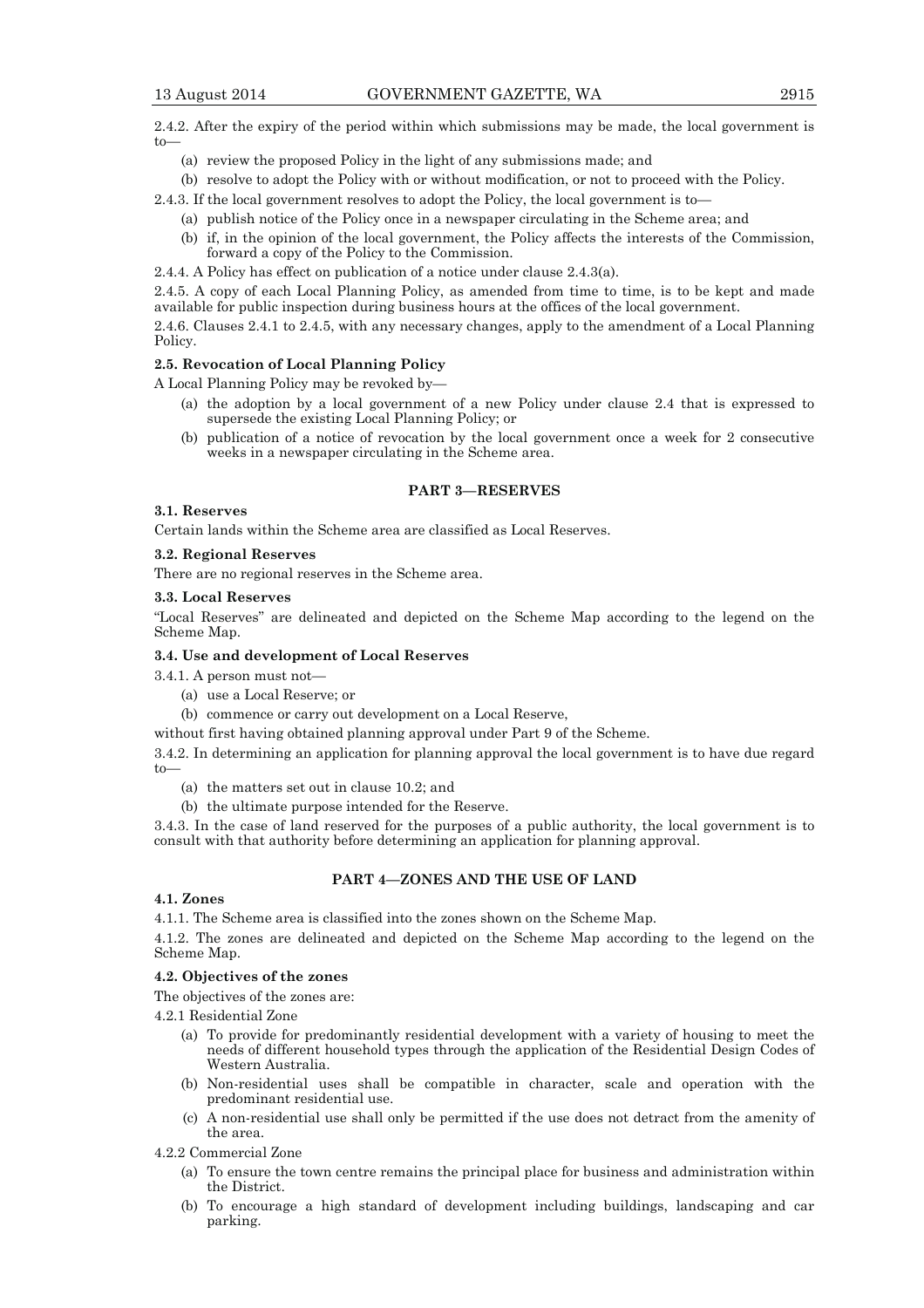- (c) To maintain a coordinated, consolidated, compact and accessible centre.
- (d) To centralise commercial, office, and service functions.
- (e) To preclude the storage of bulky and unsightly goods where they may be in public view.
- (f) To maintain the compatibility with the general streetscape for all new buildings in terms of scale, height, style, materials, street alignment and design of facades.
- (g) To reduce uses attracting large volumes of heavy vehicle traffic other than to service retail outlets.
- (h) To provide for residential uses only where the residential uses are combined with a commercial use, e.g. hotel, or where the residential uses occupy a floor level or location where it is impracticable or inappropriate to establish a shop or office.
- (i) To provide street furniture, planting and sheltered places for pedestrians.
- (j) To encourage the provision of public art to improve the amenity and ambiance of the town centre area.
- 4.2.3 Light Industry Zone
	- (a) To provide for service industries and light industries that will not have a detrimental affect on nearby residential or other sensitive uses.
	- (b) To provide for a range of employment opportunities.
	- (c) To preclude the storage of bulky and unsightly goods where they may be in public view.
	- (d) To ensure the appropriate use of setback areas and the provision of landscaping to the Council's satisfaction.
- 4.2.4 General Industry Zone
	- (a) To encourage industrial development with diverse employment opportunities.
	- (b) To provide for general industry to support development in the District.
	- (c) To provide for general industry, the storage and distribution of goods and associated uses, which by the nature of their operations may need to be separated from residential and other sensitive areas.
	- (d) To provide a location for diverse industries that would otherwise have a detrimental impact on the other uses in close vicinity.
	- (e) To encourage the provision of landscaping to ensure the industrial development is appropriately screened from the main road.
	- (f) To provide a location where separate heavy vehicular access is provided.
	- (g) To provide a location for depots, warehouses, and large vehicle parking and servicing areas.
- 4.2.5 Rural Residential Zone
	- (a) To select areas wherein closer subdivision will be permitted to provide for such uses as hobby farms, horse breeding, rural-residential retreats.
	- (b) To make provision for retention of the rural landscape and amenity in a manner consistent with the orderly and proper planning of such areas.
- 4.2.6 Rural Zone
	- (a) To ensure the continuation of broad-hectare farming as the principal land use in the District and encouraging where appropriate the retention and expansion of agricultural activities.
	- (b) To provide for other primary industries where it can be shown to be of benefit to the district.
	- (c) To consider non-rural uses where they can be shown to be of benefit to the district and not detrimental to the natural resources or the environment.
	- (d) To allow for facilities for tourists and travellers, and for recreation uses.
- 4.2.7 Special Use Zone
	- (a) To provide for special categories of land use which are not fully compatible with other zones in the Scheme.

#### **4.3. Zoning Table**

4.3.1. The Zoning Table indicates, subject to the provisions of the Scheme, the uses permitted in the Scheme area in the various zones. The permissibility of any uses is determined by cross reference between the list of use classes on the left hand side of the Zoning Table and the list of zones at the top of the Zoning Table.

4.3.2. The symbols used in the cross reference in the Zoning Table have the following meanings—

- '**P**' means that the use is permitted by the Scheme providing the use complies with the relevant development standards and the requirements of the Scheme;
- '**D**' means that the use is not permitted unless the local government has exercised its discretion by granting planning approval;
- '**A**' means that the use is not permitted unless the local government has exercised its discretion by granting planning approval after giving special notice in accordance with clause 9.4;
- 'X' means a use that is not permitted by the Scheme.
- 4.3.3. A change in the use of land from one use to another is permitted if—
	- (a) the local government has exercised its discretion by granting planning approval;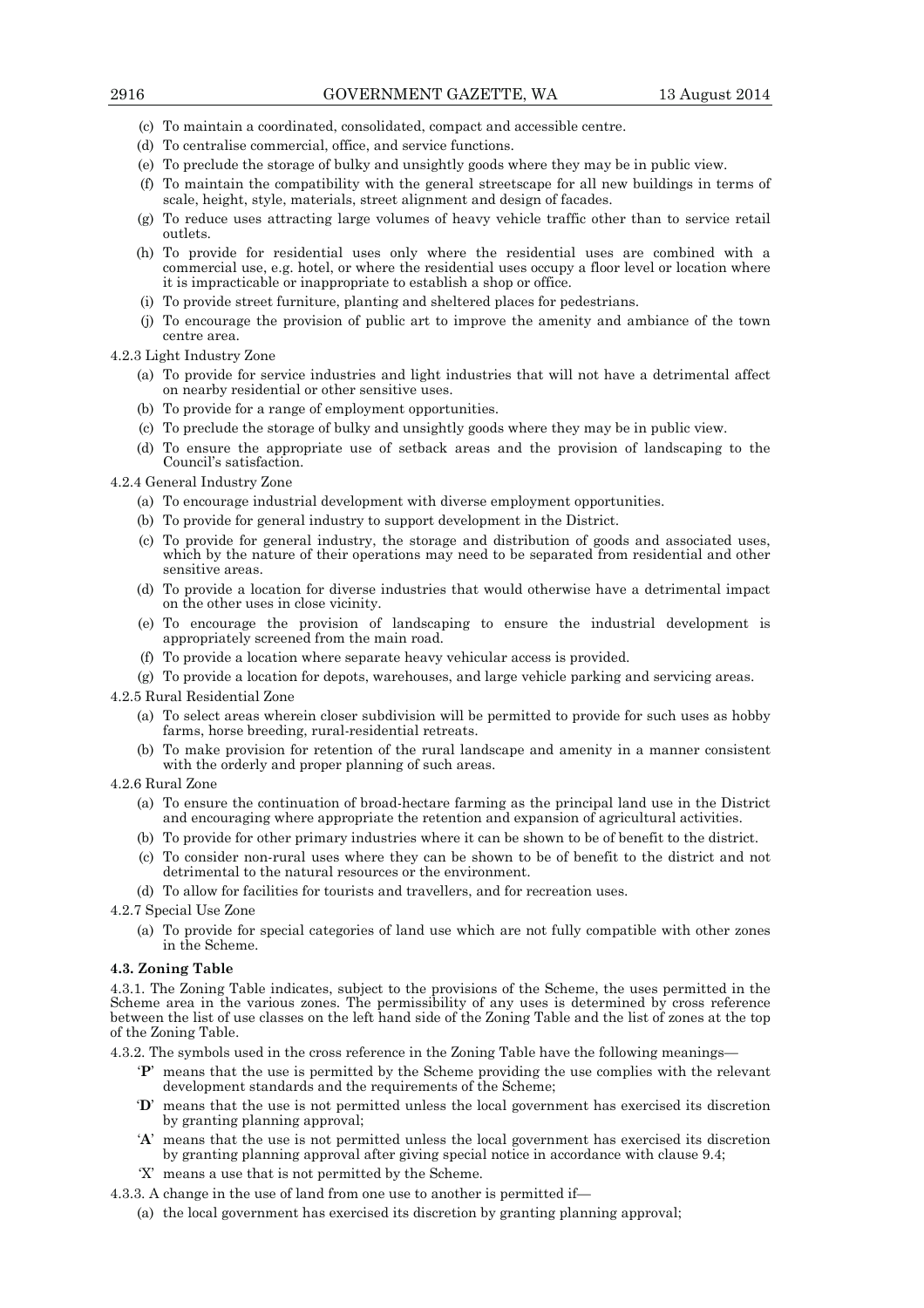- (b) the change is to a use which is designated with the symbol 'P' in the cross reference to that zone in the Zoning Table and the proposed use complies with all the relevant development standards and any requirements of the Scheme;
- (c) the change is an extension of a use within the boundary of the lot which does not change the predominant use of the lot; or
- (d) the change is to an incidental use that does not change the predominant use of the land.
- *Note: 1. The planning approval of the local government is required for the development of land in addition to any approval granted for the use of land. In normal circumstances one application is made for both the use and development of land.* 
	- *2. The local government will not refuse a 'P' use because of the unsuitability of the use for the*  zone but may impose conditions on the use of the land to comply with any relevant development standards or requirements of the Scheme, and may refuse or impose *conditions on any development of the land.*
	- *3. In considering a 'D' or 'A' use, the local government will have regard to the matters set out in clause 10.2.*
	- *4. The local government must refuse to approve any 'X' use of land. Approval to an 'X' use of land may only proceed by way of an amendment to the Scheme.*

|                                    |              |              |                         | <b>ZONES</b>                |                      |             |
|------------------------------------|--------------|--------------|-------------------------|-----------------------------|----------------------|-------------|
| <b>USE CLASSES</b>                 | RESIDENTIAL  | COMMERCIAL   | LIGHT<br>INDUSTRY       | <b>GENERAL<br/>INDUSTRY</b> | RURAL<br>RESIDENTIAL | RURAI       |
| <b>RESIDENTIAL</b>                 |              |              |                         |                             |                      |             |
| Aged or dependent persons dwelling | $\mathbf{P}$ | D            | X                       | X                           | X                    | X           |
| Caretaker's dwelling               | X            | D            | D                       | D                           | $\overline{X}$       | X           |
| Grouped dwelling                   | $\mathbf{P}$ | A            | $\overline{\text{X}}$   | $\overline{X}$              | $\overline{X}$       | X           |
| Home business                      | D            | D            | X                       | X                           | D                    | D           |
| Home occupation                    | D            | $\mathbf D$  | $\overline{X}$          | $\overline{\mathbf{X}}$     | $\mathbf D$          | D           |
| Home office                        | D            | D            | X                       | $\mathbf X$                 | D                    | D           |
| Home store                         | Α            | D            | $\overline{X}$          | $\rm X$                     | Α                    | A           |
| Multiple dwelling                  | D            | D            | X                       | $\overline{X}$              | $\mathbf X$          | $\mathbf X$ |
| Park home park                     | X            | А            | X                       | X                           | X                    | X           |
| Residential building               | А            | $\mathbf X$  | $\overline{X}$          | $\mathbf X$                 | X                    | X           |
| Rural home business                | X            | X            | $\overline{X}$          | $\overline{X}$              | D                    | D           |
| Single house                       | P            | А            | X                       | $\overline{X}$              | P                    | P           |
| Transportable dwelling             | D            | A            | $\overline{\mathrm{X}}$ | $\overline{\mathbf{X}}$     | D                    | D           |
| Worker's accommodation             | X            | X            | X                       | X                           | X                    | А           |
| TOURIST AND ENTERTAINMENT          |              |              |                         |                             |                      |             |
| Amusement parlour                  | X            | D            | X                       | А                           | X                    | X           |
| Bed and breakfast                  | A            | $\mathbf D$  | $\overline{\mathrm{X}}$ | $\overline{X}$              | $\mathbf D$          | $\mathbf D$ |
| Caravan park                       | X            | X            | $\overline{X}$          | $\overline{X}$              | $\mathbf X$          | X           |
| Hotel                              | $\mathbf X$  | P            | $\overline{X}$          | $\mathbf X$                 | $\mathbf X$          | $\mathbf X$ |
| Motel                              | X            | D            | $\overline{X}$          | X                           | $\overline{X}$       | X           |
| Tavern                             | X            | $\mathbf{P}$ | X                       | X                           | $\mathbf X$          | X           |
| Tourist accommodation              | $\mathbf X$  | D            | X                       | $\mathbf X$                 | $\mathbf X$          | $\mathbf X$ |
| <b>COMMERCE</b>                    |              |              |                         |                             |                      |             |
| Betting agency                     | X            | P            | X                       | X                           | X                    | X           |
| Cinema/theatre                     | $\mathbf X$  | P            | $\overline{X}$          | $\mathbf X$                 | $\mathbf X$          | $\mathbf X$ |
| Consulting rooms                   | X            | D            | X                       | X                           | $\mathbf X$          | $\mathbf X$ |
| Convenience store                  | A            | $\mathbf P$  | X                       | X                           | $\mathbf X$          | $\mathbf X$ |
| Fast food outlet                   | X            | D            | $\overline{X}$          | $\mathbf X$                 | $\mathbf X$          | $\mathbf X$ |
| Lunch bar                          | X            | P            | D                       | D                           | X                    | X           |
| Market                             | X            | D            | X                       | D                           | X                    | X           |

**TABLE 1—ZONING TABLE**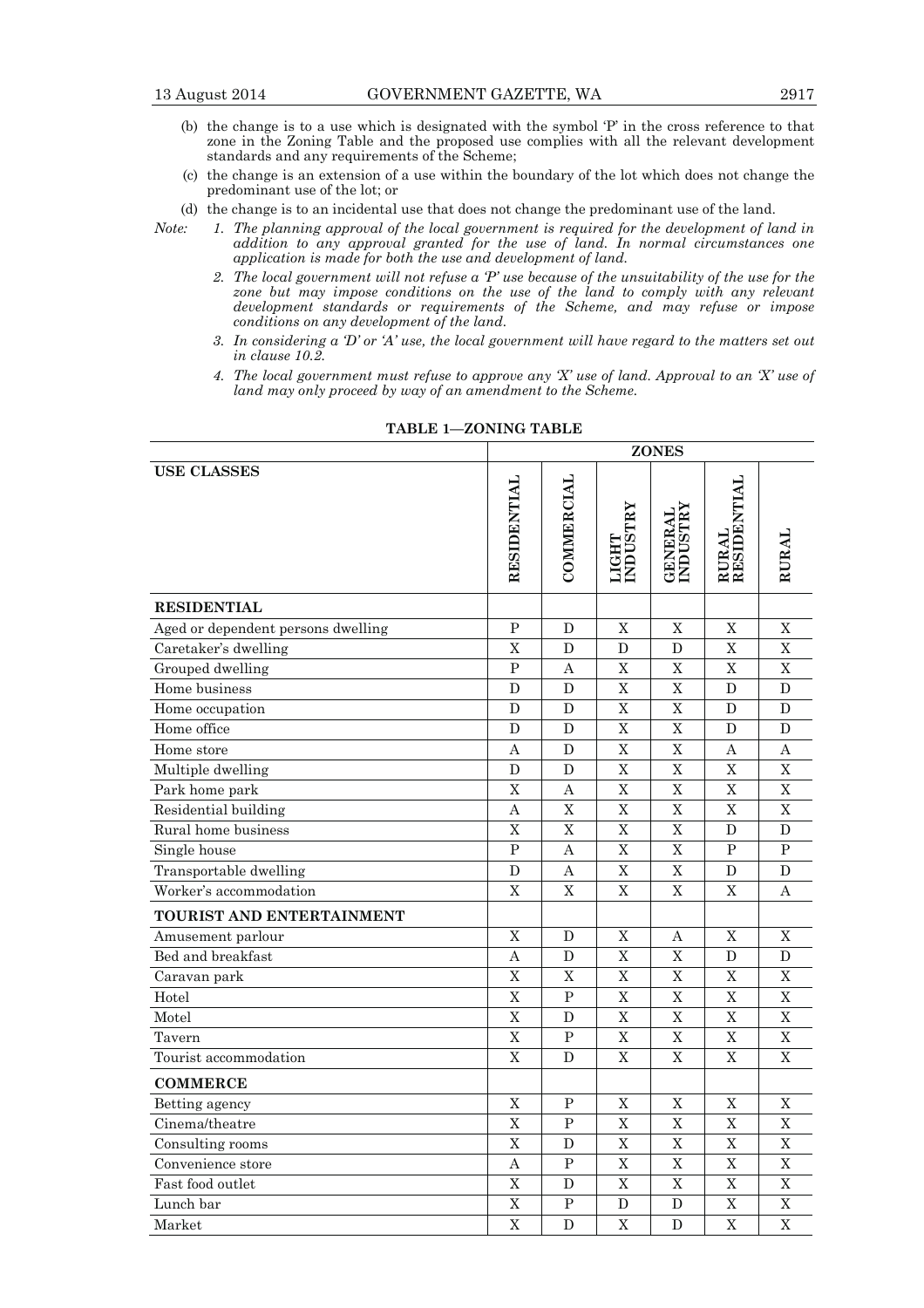|                                      | <b>ZONES</b>   |                |                   |                             |                      |             |
|--------------------------------------|----------------|----------------|-------------------|-----------------------------|----------------------|-------------|
| <b>USE CLASSES</b>                   | RESIDENTIAL    | COMMERCIAL     | LIGHT<br>INDUSTRY | <b>GENERAL<br/>INDUSTRY</b> | RURAL<br>RESIDENTIAL | RURAI       |
| Medical centre                       | $\mathbf X$    | D              | $\mathbf X$       | $\mathbf X$                 | $\mathbf X$          | $\mathbf X$ |
| Motor vehicle wash                   | $\overline{X}$ | $\mathbf D$    | $\mathbf D$       | $\mathbf P$                 | $\mathbf X$          | $\mathbf X$ |
| Motor vehicle, boat or caravan sales | $\mathbf X$    | D              | D                 | D                           | X                    | X           |
| Nightclub                            | X              | D              | X                 | $\mathbf X$                 | $\mathbf X$          | $\mathbf X$ |
| Office                               | $\mathbf X$    | $\, {\bf P}$   | $\mathbf X$       | $\mathbf X$                 | $\mathbf X$          | $\mathbf X$ |
| Reception centre                     | $\mathbf X$    | $\, {\bf P}$   | $\mathbf X$       | $\mathbf X$                 | $\mathbf X$          | $\mathbf X$ |
| Restaurant                           | $\overline{X}$ | P              | $\mathbf X$       | $\mathbf X$                 | $\rm X$              | A           |
| Restricted premises                  | $\overline{X}$ | D              | X                 | $\mathbf D$                 | $\mathbf X$          | $\mathbf X$ |
| Service station                      | $\mathbf X$    | D              | D                 | D                           | $\mathbf X$          | X           |
| Shop                                 | $\mathbf X$    | P              | $\mathbf X$       | $\mathbf X$                 | $\mathbf X$          | $\mathbf X$ |
| Showroom                             | $\mathbf X$    | $\, {\bf P}$   | $\mathbf P$       | $\mathbf P$                 | $\mathbf X$          | $\mathbf X$ |
| Trade display                        | $\mathbf X$    | $\, {\bf P}$   | $\mathbf P$       | D                           | $\mathbf X$          | $\mathbf X$ |
| <b>OTHER</b>                         |                |                |                   |                             |                      |             |
| Corrective institution               | $\mathbf X$    | $\mathbf X$    | X                 | $\mathbf X$                 | $\mathbf X$          | $\mathbf X$ |
| Essential service utility            | D              | D              | $\mathbf{P}$      | $\mathbf P$                 | D                    | D           |
| Funeral parlour                      | $\mathbf X$    | А              | D                 | X                           | X                    | X           |
| Telecommunications infrastructure    | D              | D              | D                 | ${\bf P}$                   | Α                    | D           |
| Veterinary centre                    | X              | P              | P                 | P                           | X                    | А           |
| <b>INDUSTRY</b>                      |                |                |                   |                             |                      |             |
| Fuel depot                           | X              | X              | X                 | А                           | X                    | X           |
| Industry                             | $\mathbf X$    | А              | X                 | X                           | $\mathbf X$          | $\mathbf X$ |
| Industry-cottage                     | Α              | $\, {\bf P}$   | D                 | D                           | А                    | А           |
| Industry-extractive                  | $\mathbf X$    | $\mathbf X$    | $\mathbf X$       | X                           | $\mathbf X$          | Α           |
| Industry-general                     | $\overline{X}$ | $\overline{X}$ | $\mathbf X$       | ${\bf P}$                   | $\mathbf X$          | $\mathbf X$ |
| Industry-light                       | $\mathbf X$    | $\mathbf X$    | $\mathbf{P}$      | $\mathbf{P}$                | X                    | X           |
| Industry-mining*                     | $\mathbf X$    | $\mathbf X$    | $\mathbf X$       | X                           | X                    | Α           |
| Industry—rural                       | X              | X              | A                 | P                           | A                    | D           |
| Industry-service                     | X              | D              | ${\bf P}$         | ${\bf P}$                   | X                    | X           |
| Motor vehicle repair                 | $\mathbf X$    | ${\bf D}$      | ${\bf P}$         | ${\bf P}$                   | $\mathbf X$          | $\mathbf X$ |
| Storage                              | $\rm X$        | ${\bf P}$      | ${\bf P}$         | ${\bf P}$                   | $\mathbf X$          | $\mathbf D$ |
| Warehouse                            | $\mathbf X$    | ${\bf P}$      | ${\bf P}$         | ${\bf P}$                   | $\mathbf X$          | X           |
| <b>CIVIC AND COMMUNITY</b>           |                |                |                   |                             |                      |             |
| Child care premises                  | Α              | D              | X                 | X                           | Α                    | X           |
| Civic use                            | ${\bf D}$      | D              | D                 | $\mathbf X$                 | $\mathbf X$          | $\mathbf X$ |
| Club premises                        | D              | D              | Α                 | $\mathbf X$                 | X                    | X           |
| Community purpose                    | A              | $\mathbf P$    | Α                 | $\mathbf X$                 | $\mathbf X$          | X           |
| Educational establishment            | $\mathbf X$    | А              | $\mathbf X$       | $\mathbf X$                 | $\mathbf X$          | $\mathbf X$ |
| Exhibition centre                    | $\mathbf X$    | D              | D                 | $\mathbf X$                 | $\mathbf X$          | X           |
| Family day care                      | А              | D              | X                 | $\mathbf X$                 | Α                    | Α           |
| Hospital                             | $\mathbf X$    | $\mathbf X$    | $\mathbf X$       | $\mathbf X$                 | $\mathbf X$          | $\mathbf X$ |
| Place of worship                     | Α              | D              | $\mathbf X$       | $\mathbf X$                 | $\mathbf X$          | X           |
| Recreation-private                   | D              | D              | D                 | D                           | D                    | D           |
| <b>RURAL</b>                         |                |                |                   |                             |                      |             |
| Agriculture-extensive                | $\mathbf X$    | $\mathbf X$    | $\mathbf X$       | $\mathbf X$                 | $\mathbf X$          | P           |
| Agriculture-intensive                | $\mathbf X$    | $\mathbf X$    | $\mathbf X$       | $\mathbf X$                 | $\mathbf X$          | D           |
| Agroforestry                         | $\mathbf X$    | $\mathbf X$    | $\mathbf X$       | $\mathbf X$                 | $\mathbf X$          | А           |
| Animal establishment                 | $\mathbf X$    | $\mathbf A$    | $\boldsymbol{A}$  | $\mathbf X$                 | $\mathbf X$          | A           |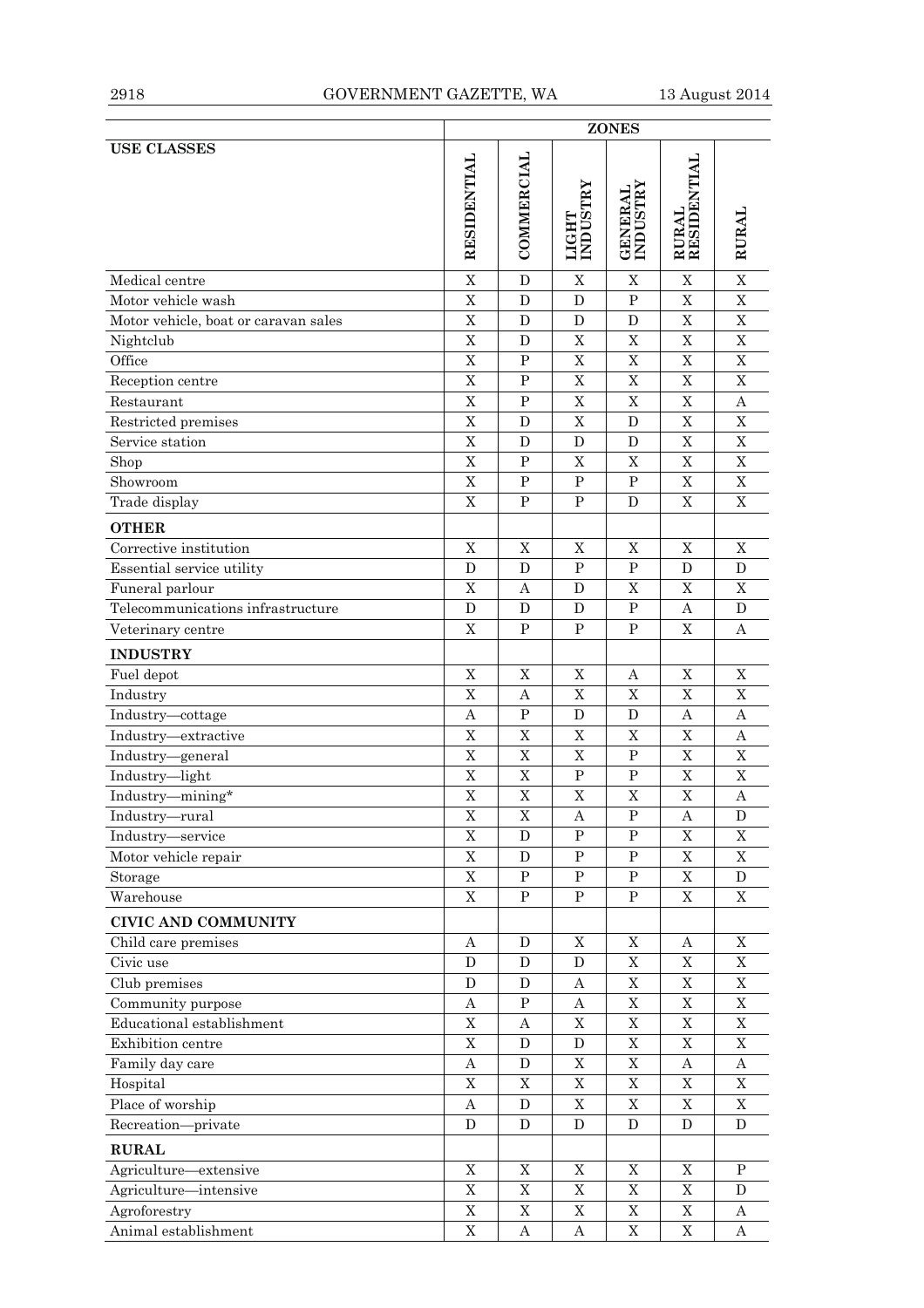|                            | <b>ZONES</b> |                |                   |                             |                              |       |
|----------------------------|--------------|----------------|-------------------|-----------------------------|------------------------------|-------|
| <b>USE CLASSES</b>         | RESIDENTIAL  | CIAL<br>COMMER | LIGHT<br>INDUSTRY | <b>GENERAL<br/>INDUSTRY</b> | SIDENTIAI<br>RAL<br>RE<br>RE | RURAI |
| Animal husbandry-intensive | X            | X              | X                 | X                           | X                            | А     |
| Farming supplies           | X            | D              | D                 | X                           | X                            | X     |
| Plantation                 | X            | X              | X                 | X                           | X                            | D     |
| Rural home business        | X            | X              | X                 | X                           | А                            | А     |
| Rural pursuit              | X            | X              | X                 | X                           | D                            | D     |
| Winery                     | X            | X              | X                 | X                           | D                            | D     |

**\* Footnote:** 'Mining' covered by the *Mining Act 1978* is exempt from the requirement for planning approval and will be determined in accordance with the *Mining Act 1978*.

#### **4.4. Interpretation of the Zoning Table**

4.4.1. Where a specific use is mentioned in the Zoning Table, it is deemed to be excluded from the general terms used to describe any other use.

4.4.2. If a person proposes to carry out on land any use that is not specifically mentioned in the Zoning Table and cannot reasonably be determined as falling within the type, class or genus of activity of any other use category the local government may—

- (a) determine that the use is consistent with the objectives of the particular zone and is therefore permitted;
- (b) determine that the use may be consistent with the objectives of the particular zone and thereafter follow the advertising procedures of clause 9.4 in considering an application for planning approval; or
- (c) determine that the use is not consistent with the objectives of the particular zone and is therefore not permitted.

#### **4.5. Additional uses**

There are no additional uses which apply to the Scheme.

#### **4.6. Restricted uses**

There are no restricted uses which apply to the Scheme.

#### **4.7. Special use zones**

4.7.1. Special use zones are set out in Schedule 4 and are in addition to the zones in the Zoning Table.

4.7.2. A person must not use any land, or any structure or buildings on land, in a special use zone except for the purpose set out against that land in Schedule 4 and subject to compliance with any conditions set out in Schedule 4 with respect to that land.

*Note: Special use zones apply to special categories of land use which do not comfortably sit within any other zone in the Scheme.* 

# **4.8. Non-conforming uses**

Except as otherwise provided in the Scheme, no provision of the Scheme is to be taken to prevent—

- (a) the continued use of any land for the purpose for which it was being lawfully used immediately prior to the Gazettal date;
- (b) the carrying out of any development on that land for which, immediately prior to the Gazettal date, an approval or approvals, lawfully required to authorise the development to be carried out, were duly obtained and are current; or
- (c) subject to clause 11.2.1, the continued display of advertisements which were lawfully erected, placed or displayed prior to the Gazettal date.

*Note: "Land" has the same meaning as in the Planning and Development Act and includes houses, buildings and other works and structures.* 

#### **4.9. Extensions and changes to a non-conforming use**

4.9.1. A person must not—

- (a) alter or extend a non-conforming use;
- (b) erect, alter or extend a building used in conjunction with or in furtherance of a non-conforming use; or
- (c) change the use of land from a non-conforming use to another non-conforming use, without first having applied for and obtained planning approval under the Scheme.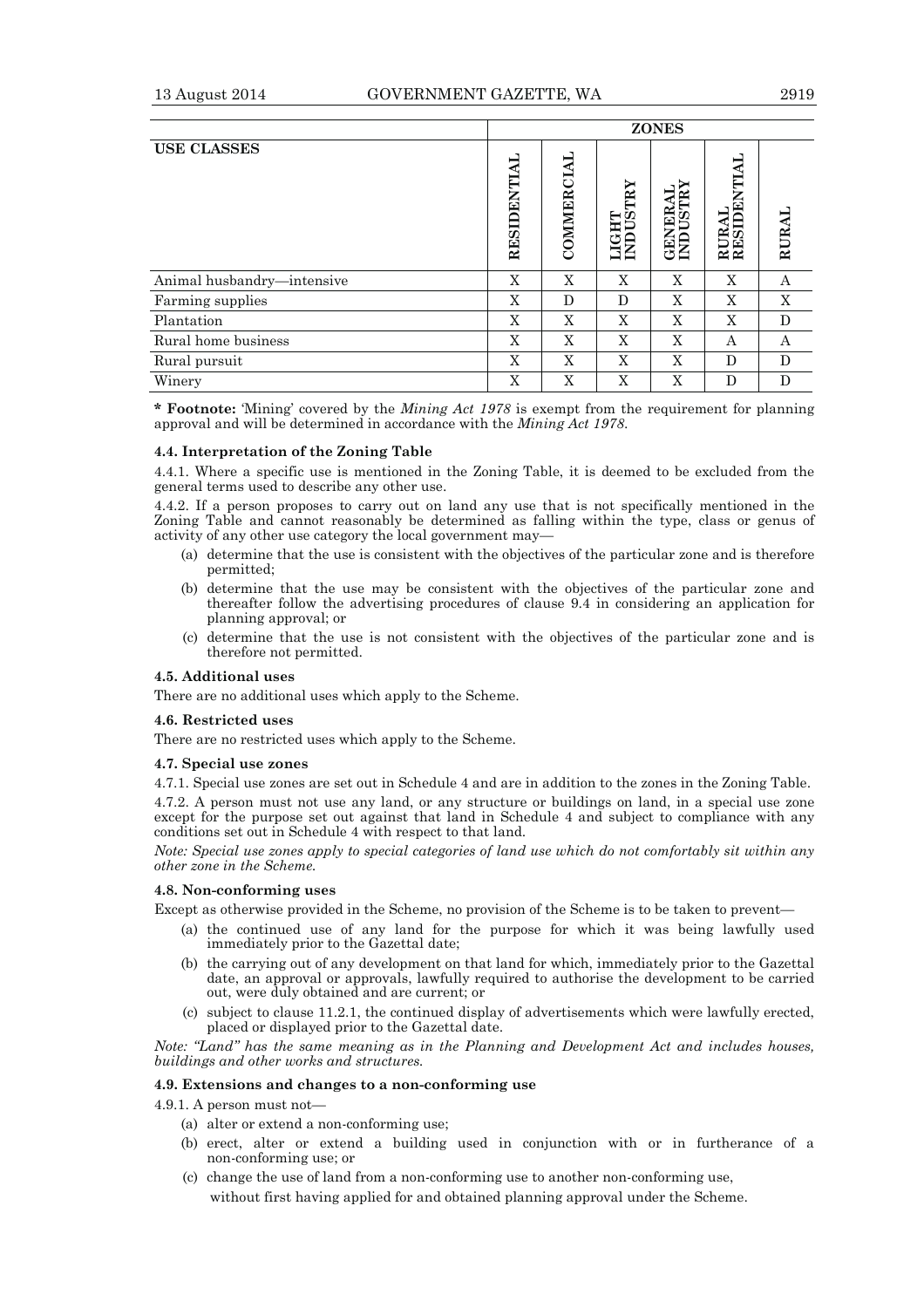4.9.2. An application for planning approval under this clause is to be advertised in accordance with clause 9.4.

4.9.3. Where an application is for a change of use from an existing non-conforming use to another non-conforming use, the local government is not to grant its planning approval unless the proposed use is less detrimental to the amenity of the locality than the existing non-conforming use and is, in the opinion of the local government, closer to the intended purpose of the zone.

#### **4.10. Discontinuance of non-conforming use**

Where a non-conforming use of any land has been discontinued for a period of 6 months the land must not be used after that period otherwise than in conformity with the provisions of the Scheme.

#### **4.11. Termination of a non-conforming use**

The local government may effect the discontinuance of a non-conforming use by the purchase of the land, or by the payment of compensation to the owner or occupier or to both the owner and occupier of that land, and may enter into an agreement with the owner for that purpose.

*Note: Section 190 and 191 of the Planning and Development Act enables the local government to purchase, or, with the consent of the Governor, compulsorily acquire land for the purpose of a local planning scheme, subject to Part 9 of the Land Administration Act 1997, that section and the Scheme.* 

#### **4.12. Destruction of non-conforming use buildings**

If a building used for a non-conforming use is destroyed to 75% or more of its value, the building is not to be repaired, rebuilt, altered or added to for the purpose of being used for a non-conforming use or in a manner not permitted by the Scheme, except with the planning approval of the local government.

# **PART 5—GENERAL DEVELOPMENT REQUIREMENTS**

#### **5.1. Compliance with development standards and requirements**

Any development of land is to comply with the provisions of the Scheme.

#### **5.2. Residential Design Codes**

5.2.1. A copy of the Residential Design Codes is to be kept and made available for public inspection at the offices of the local government.

5.2.2. Unless otherwise provided for in the Scheme, the development of land for any of the residential purposes dealt with by the Residential Design Codes is to conform with the provisions of those Codes.

5.2.3. The Residential Design Codes density applicable to land within the Scheme area is to be determined by reference to the Residential Design Codes density number superimposed on the particular areas contained within the borders shown on the Scheme Map or where such an area abuts another area having a Residential Design Code density, as being contained within the area defined by the centre-line of those borders.

#### **5.3. Special application of Residential Design Codes**

5.3.1 The Residential Design Code for land zoned 'Residential' and 'Commercial' shall be R10/30 unless otherwise indicated on the Scheme Maps.

5.3.2 Residential development with the R10/30 code shall be permitted at the R10 density, however the Council may approve developments up to the R30 density as a 'D' use.

#### **5.4. Restrictive covenants**

5.4.1. Subject to clause 5.4.2, a restrictive covenant affecting any land in the Scheme area by which, or the effect of which is that, the number of residential dwellings which may be constructed on the land is limited or restricted to less than that permitted by the Scheme, is hereby extinguished or varied to the extent that it is inconsistent with the provisions of the Residential Design Codes which apply under the Scheme.

5.4.2. Where clause 5.4.1 operates to extinguish or vary a restrictive covenant the local government is not to grant planning approval to the development of the land which would, but for the operation of clause 5.4.1, have been prohibited unless the application has been dealt with as an 'A' use and has complied with all of the advertising requirements of clause 9.4.

#### **5.5. Variations to site and development standards and requirements**

5.5.1. Except for development in respect of which the Residential Design Codes apply, if a development is the subject of an application for planning approval and does not comply with a standard or requirement prescribed under the Scheme, the local government may, despite the non-compliance, approve the application unconditionally or subject to such conditions as the local government thinks fit.

5.5.2. In considering an application for planning approval under this clause, where, in the opinion of the local government, the variation is likely to affect any owners or occupiers in the general locality or adjoining the site which is the subject of consideration for the variation, the local government is to—

- (a) consult the affected parties by following one or more of the provisions for advertising uses under clause 9.4; and
- (b) have regard to any expressed views prior to making its determination to grant the variation.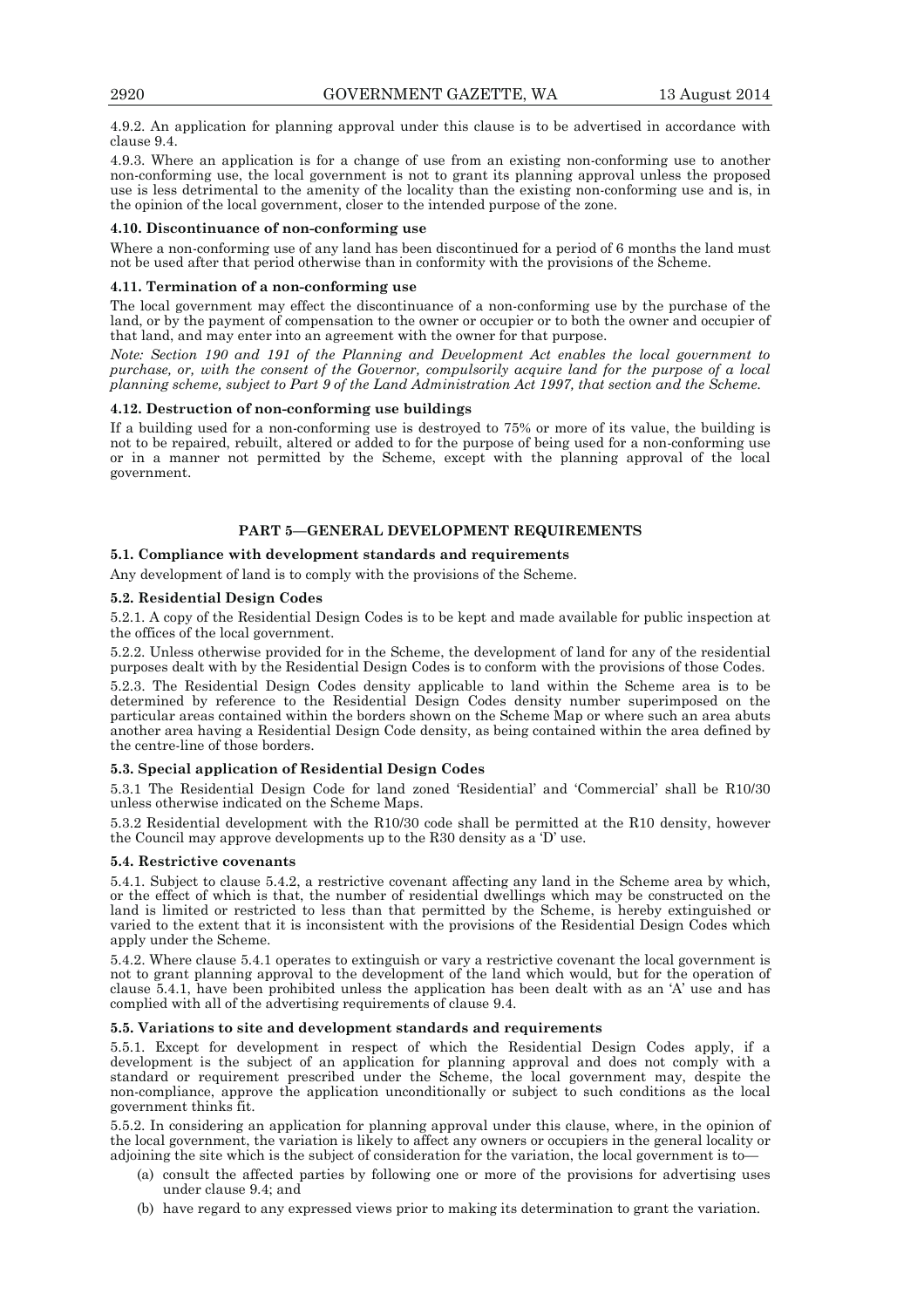5.5.3. The power conferred by this clause may only be exercised if the local government is satisfied that—

- (a) approval of the proposed development would be appropriate having regard to the criteria set out in clause 10.2; and
- (b) the non-compliance will not have an adverse effect upon the occupiers or users of the development, the inhabitants of the locality or the likely future development of the locality.

#### **5.6. Environmental conditions**

There are no environmental conditions imposed by the Minister for Environment which apply to the Scheme.

#### **5.7 Commercial Development**

5.7.1 Commercial development shall not exceed two (2) storeys in height except where the Council considers that particular circumstances may warrant an exception being made and provided such development will not affect local amenity and will enhance the character of the town centre.

5.7.2 In considering an application for planning approval for a proposed commercial development (including additions and alterations to existing development) in the town centre the Council shall have regard to the following—

- (a) the colour and texture of external building materials; the Council may require the building façade and side walls to a building depth of 3m to be constructed of masonry;
- (b) building size, height, bulk, roof pitch;
- (c) setback and location of the building on its lot;
- (d) architectural style and design details of the building;
- (e) function of the building;
- (f) relationship to surrounding development; and
- (g) other characteristics considered by the Council to be relevant.

5.7.3 Landscaping should complement the appearance of the proposed development and town centre.

5.7.4 The layout of carparking shall have regard for traffic circulation in existing carparking areas and shall be integrated with any existing and adjoining carpark.

5.7.5 All other development standards for development in the Commercial zone are at Council's discretion.

#### **5.8 Industrial Development**

5.8.1 Buildings within the Industrial zone shall comply with the following minimum lot boundary setbacks—

Front: 7.5 metres

Rear: 7.5 metres

Side: 5.0 metres (on one side)

5.8.2 The first 5 metres of the front setback on any lot shall be landscaped to the satisfaction of the Council. Where a lot has frontage to two streets the Council may vary the landscaping requirement only where the setback is reduced in which case the whole of the setback so reduced shall be landscaped to the satisfaction of the Council.

5.8.3 All other development standards for development in the Industrial zone are at Council's discretion.

#### **5.9 Rural Residential Development**

5.9.1 Development shall comply with the R2 building setback requirements of the Residential Design Codes.

5.9.2 Subdivision and development shall only occur in accordance with an adopted Structure Plan prepared in accordance with clause 5.16.

5.9.3 In addition to the Structure Plan, any special provisions appropriate to secure the objectives of the zone for controlling subdivision and development in specific Rural Residential zones shall be included in Schedule 11.

5.9.4 Uses shall only be permitted in accordance with Table 1—Zoning Table.

5.9.5 Not more than one dwelling per lot shall be erected, however the Council may, at its discretion, approve ancillary accommodation.

5.9.6 In considering an application for planning approval for a proposed development (including additions and alterations to existing development) the Council shall have regard to the following—

- (a) the colour and texture of external building materials;
- (b) building size, height, bulk, roof pitch;
- (c) setback and location of the building on its lot;
- (d) architectural style and design details of the building;
- (e) function of the building;
- (f) relationship to surrounding development;
- (g) other characteristics considered by the Council to be relevant; and
- (h) provision to be made for bush fire control in accordance with a Local Planning Scheme Policy adopted by Council.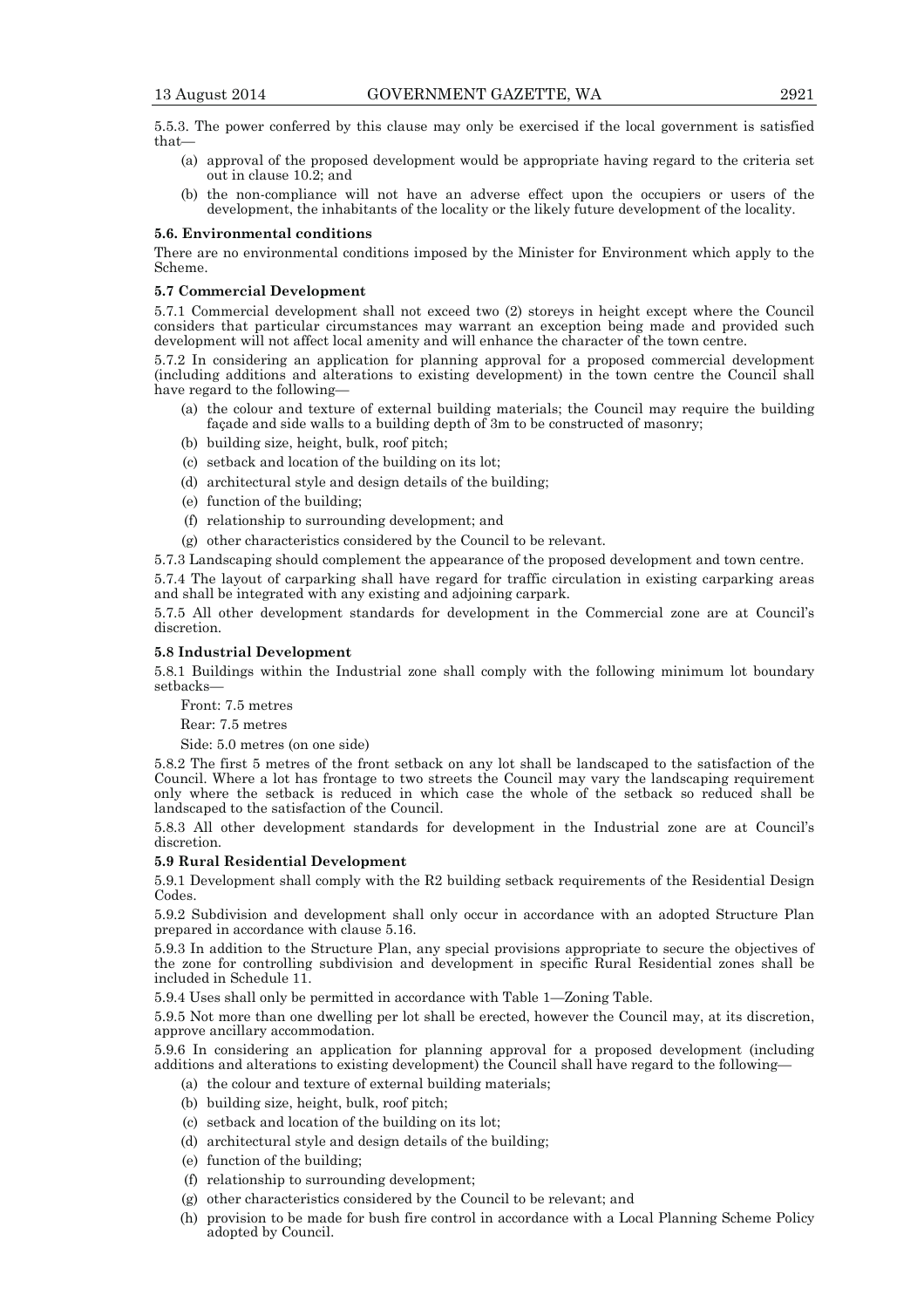5.9.7 In order to conserve the rural environment or features of natural beauty, all trees shall be retained unless their removal is authorised by the Council. Revegetation or replanting may also be required where specified by the Council.

5.9.8 Any person who keeps an animal or animals or who uses any land for exercising or training of an animal or animals shall be responsible for appropriate measures to prevent noise, odour, or dust pollution or soil erosion to the satisfaction of the Council.

5.9.9 All other development standards for development in the Rural Residential zone are at Council's discretion.

#### **5.10 Rural Development**

5.10.1 Buildings within the Rural zone shall comply with the following minimum lot boundary setbacks—

Front: 20.0 metres

Rear: 15.0 metres

Side: 5.0 metres

# **5.11 Car Parking Requirements**

5.11.1 A person shall not develop or use any land or erect, use or adapt any building unless car parking spaces specified by the Council are provided and such spaces are constructed and maintained in accordance with the requirements of the Council.

### **5.12 Development Limited by Liquid Waste Disposal**

5.12.1 Notwithstanding anything elsewhere in the Scheme, the Council may refuse to issue planning approval for any development if in the opinion of the Council adequate provision is not made or cannot reasonably be made for the disposal of waste from that development.

#### **5.13 Development of Lots Abutting Unconstructed Roads**

5.13.1 Notwithstanding anything elsewhere appearing in the Scheme, planning approval is required for development of land abutting an unconstructed road, or a lot which does not have frontage to a constructed road, in considering such an application, the Council shall either—

- (a) refuse the application until the road has been constructed or access by means of a constructed road is provided as the case may be;
- (b) grant approval to the application subject to a condition requiring the applicant to pay a sum of money in or towards payment of the cost or estimated cost of construction of the road or part thereof and any other conditions it thinks fit to impose; or
- (c) require other such arrangements be made for permanent access to the satisfaction of the Council.

#### **5.14 Home Occupation**

5.14.1 An approval to conduct a home occupation is issued to a specific occupier of a particular parcel of land. It shall not be transferred or assigned to any other person and shall not be transferred from the land in respect of which it was granted. Should there be a change of occupier of the land in respect of which a home occupation approval is issued the approval is cancelled.

5.14.2 If, in the opinion of the Council, a home occupation is causing a nuisance or annoyance to owners or occupier of land in the locality the Council may rescind the approval.

#### **5.15 Structure Plans**

5.15.1 The local government or the Western Australian Planning Commission may require the preparation of a structure plan prior to considering a subdivision or development proposal for any area or zone in the scheme.

5.15.2 Subdivision and development should generally be in accordance with an approved structure plan.

5.15.3 A departure from, or alteration to, a structure plan may be permitted if the local government and Western Australian Planning Commission considers the proposed departure or alteration to be minor in nature and it will not prejudice the future subdivision and development of the area.

5.15.4 Structure plan form and content

5.15.4.1 A Structure Plan is to contain such detail as, in the opinion of the local government and Western Australian Planning Commission, is required to satisfy the planning requirements for the structure plan area, and should include the following details—

- (a) a set of maps and a report describing the structure plan area and surrounding land uses;
- (b) maps are to be of a legible scale for the structure plan area;
- (c) key opportunities and constraints of the structure plan area including landform, topography, hydrology, landscape, vegetation, soils, conservation and heritage values, ownership, land use, roads and services;
- (d) conservation and environmental values including bushland, wetlands, streams and water courses, foreshore reserves and setbacks, environmental policy areas and urban water management areas;
- (e) sites and features of Aboriginal and European heritage value;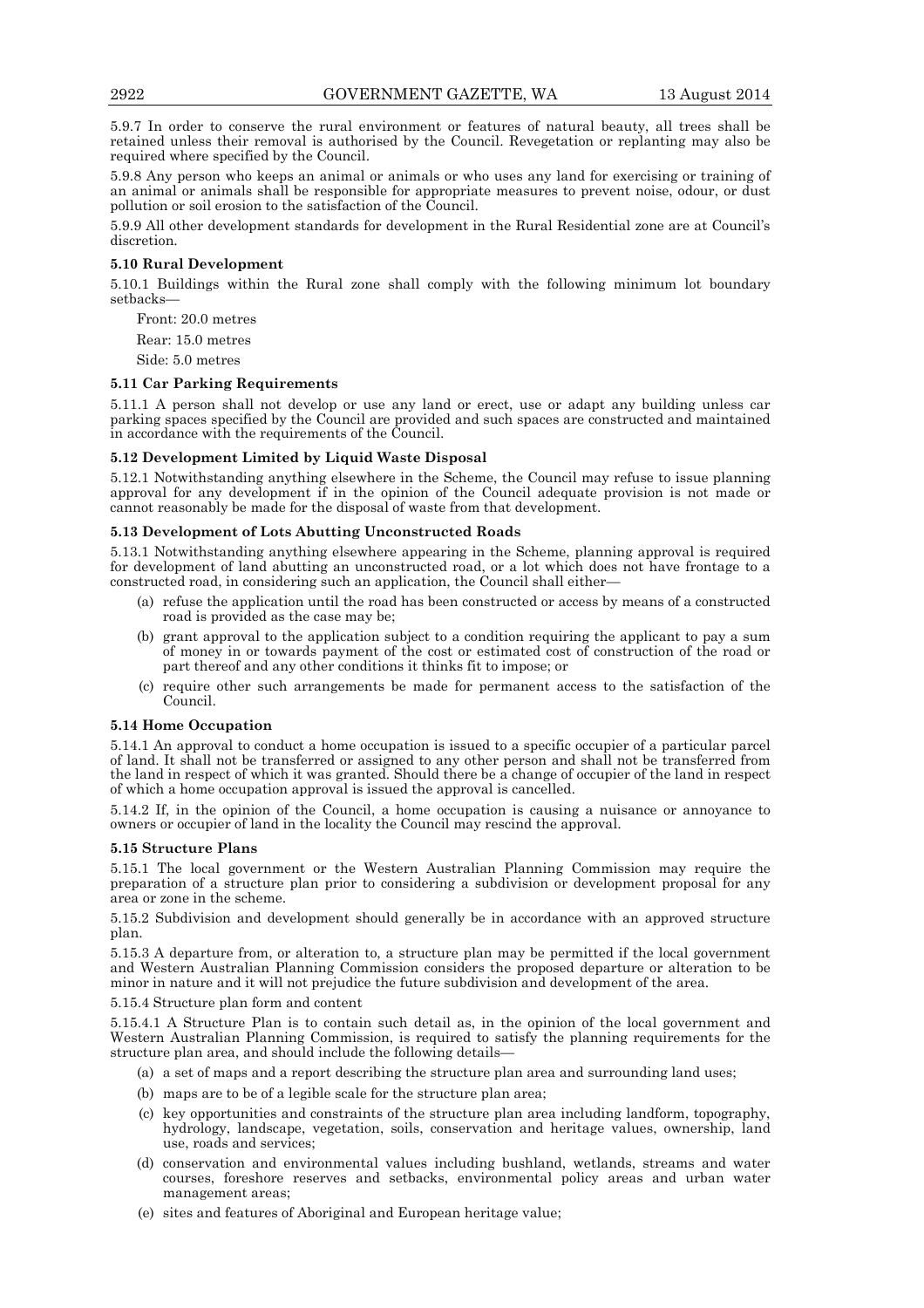- (f) transport routes, including highways, district and neighbourhood roads, public transport routes, cycle routes and railway stations;
- (g) the planning context for the structure plan including the regional and neighbourhood structure, relevant strategies, Scheme provisions and policies and where appropriate, an indication of how the structure plan is to be integrated into the surrounding area;
- (h) proposed major land uses, in particular, residential areas, public open space, school sites, civic and community uses, commercial uses (including the location and hierarchy of commercial centres), mixed use, industrial and mixed business uses;
- (i) the proposed indicative lot pattern and general location of any major buildings;
- (j) estimates of future lots, dwellings, population, commercial and industrial floor space;
- (k) provision for major infrastructure, including water supply, main drainage, sewerage, and other key infrastructure services;
- (l) the proposed road network and hierarchy, public transport services, and bicycle and pedestrian networks;
- (m) the timeframe and staging of subdivision and development, and the method of implementation, including any proposals for funding by development contributions; and
- (n) such other information as may be required by the local government as a result of the site's characteristics.

5.15.5 Advertising and adoption of structure plans

5.15.5.1 Upon receiving a structure plan, the local government is to either—

- (a) determine that the structure plan is satisfactory for advertising;
- (b) determine that the structure plan is not to be advertised until further details have been provided or modifications undertaken; or
- (c) determine that the structure plan is not satisfactory for advertising and give reasons for this to the proponent.

5.15.5.2 When the local government has determined the structure plan to be suitable for advertising, the structure plan should be advertised for a minimum period of 21 days.

5.15.5.3 The local government shall advise affected landowners and relevant agencies in writing that the structure plan is available for public advertising.

5.15.5.4 Following advertising, the local government shall consider the public submissions made in respect of the structure plan, and either uphold or dismiss the submissions made.

5.15.5.5 The local government may require modifications to the structure plan prior to adoption.

5.15.5.6 When the local government is satisfied with the structure plan, it is to adopt the structure plan and forward the Council's resolution, the adopted structure plan, and schedule of public submissions is to be forwarded to the Western Australian Planning Commission for final approval.

5.15.5.7 The Western Australian Planning Commission shall then either approve the structure plan, approve the structure plan with modifications or refuse the structure plan.

5.15.6 Operation of Structure Plan

5.15.6.1 A structure plan commences operation when it is adopted by the local government and approved by the Western Australian Planning Commission

5.15.6.2 If a structure plan imposes a classification on the land included in it by reference to reserves, zones, or Residential Design Codes then—

- (a) the provisions of the structure plan apply to the land as if its provisions were incorporated into the Scheme and it is binding and enforceable in the same way as corresponding provisions incorporated in the Scheme; and
- (b) provisions in the Scheme applicable to land in those classifications under the Scheme apply to the structure plan area;
- (c) where there is conflict between the provisions of a zone, reserve or provision in a structure plan or a scheme, the scheme shall prevail.

5.15.6.3 If the zones or reserves proposed by a structure plan are inconsistent with the scheme, they must be incorporated into the scheme via a scheme amendment prior to the local government advertising or adopting the structure plan.

5.15.7 Right of Review

5.15.7.1 The proponent of a structure plan required by this Scheme may make application for review under Part 14 of the *Planning and Development Act 2005* on the following grounds-

- (a) The failure of the local government to make a determination on the content and requirement of a structure plan (or an amendment to a structure plan) within 120 days of the structure plan being lodged;
- (b) A decision by the local government not to endorse an structure plan (or an amendment to a structure plan); and
- (c) Conditions of approval of the structure plan (or an amendment to a structure plan).

5.15.7.2 In considering other procedural matters involved with structure plans, the local government and proponent will be guided by policies of the Western Australian Planning Commission.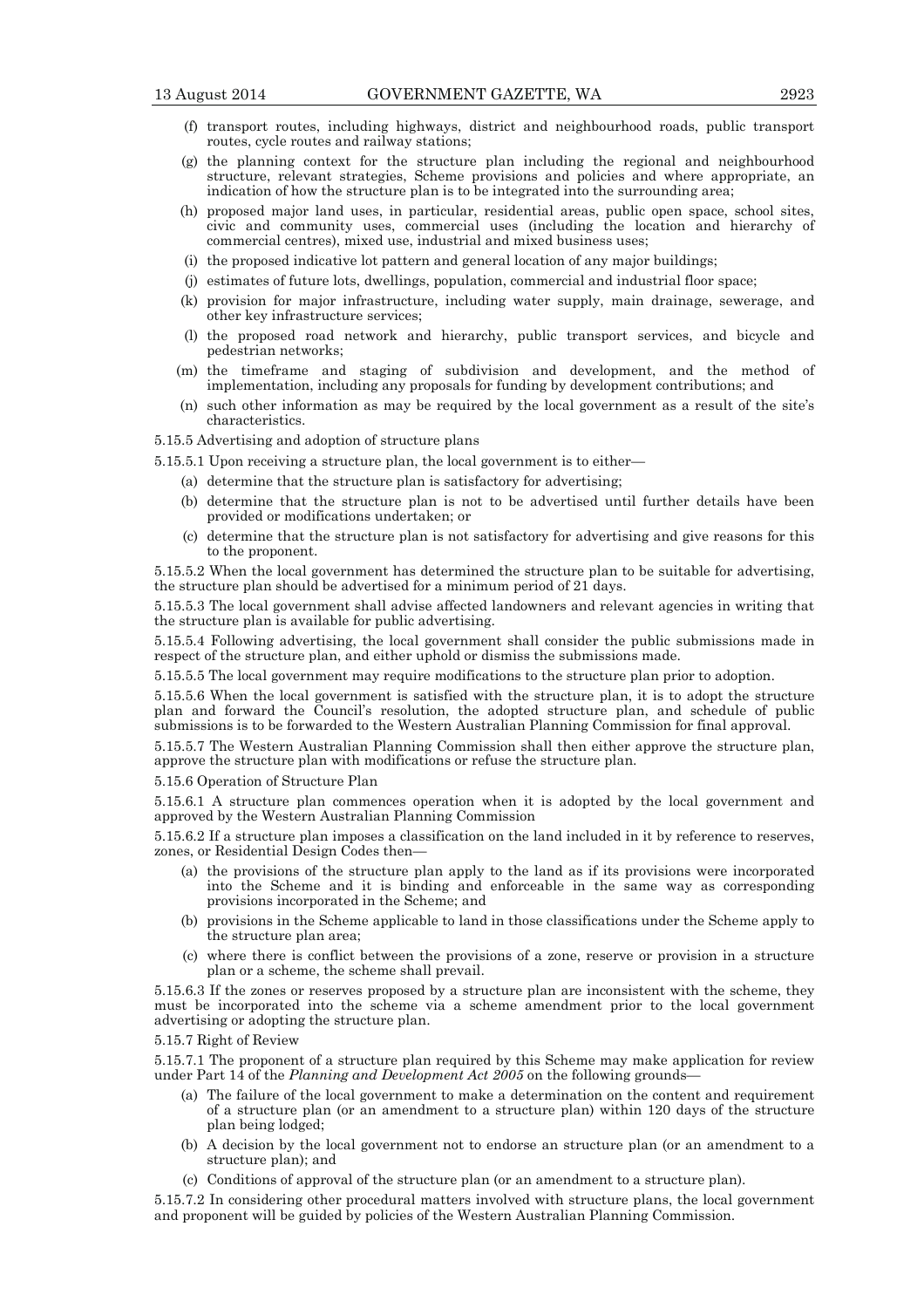# **PART 6—SPECIAL CONTROL AREAS**

# **6.1 Operation of special control areas**

6.1.1 The following special control areas apply to the Scheme as shown on the Scheme Map.

SCA 1—Eneabba Wastewater Treatment Plant

SCA 2—Winchester Quarry

SCA 3—Dathagnoorara Public Drinking Water Source Area

SCA 4—Eneabba Public Drinking Water Source Area

6.1.2 In respect of a special control area shown on a Scheme Map, the provisions applying to the special control area apply in addition to the provisions applying to any underlying zone or reserve and any general provisions of the Scheme.

# **6.2 SCA 1—Eneabba Wastewater Treatment Plant**

# 6.2.1 Purpose

The purpose of Special Control Area 1 is to identify land which may be affected by the Eneabba Wastewater Treatment Plant.

# 6.2.2 Objectives

The objectives for the SCA 1 are to—

- (a) ensure that the use and development of land is compatible; and
- (b) minimise impacts on residential and other sensitive uses.

# 6.2.3 Development Requirements

In addition to other provisions of the Scheme, all development shall be determined by the Council with regard to advice received from the Environmental Protection Authority and/or the Water Corporation.

# **6.3 SCA 2—Winchester Quarry**

6.3.1 Purpose

The purpose of Special Control Area 2 is to identify land which may be affected by the Winchester Quarry.

6.3.2 Objectives

The objectives for the SCA 2 are to—

- (a) ensure that the use and development of land is compatible;
- (b) any development does not restrict the access to or operation of the quarry operations; and
- (c) minimise impacts on residential and other sensitive uses.

# 6.3.3 Development Requirements

In addition to other provisions of the Scheme, all development shall be determined by the Council with regard to advice received from the Environmental Protection Authority.

# **6.4 SCA 3—Dathagnoorara Public Drinking Water Source Area (PDWSA)**

# 6.4.1 Purpose

The purpose of Special Control Area 3 is to protect existing public drinking water source areas from uses that may have an unacceptable impact.

6.4.2 Objectives

The objectives for the SCA 3 are to—

 (a) Ensure that all development proposals within the SCA comply with the Dathagnoorara Water Reserve Drinking Water Source Protection Plan and the Department of Water's Water Quality Protection Note 25—Land Use compatibility in PDWSAs.

6.4.3 Development Requirements

In addition to other provisions of the Scheme, all development shall be determined by the Council with regard to advice received from the Department of Water.

# **6.5 SCA 4—Eneabba Public Drinking Water Source Area**

# 6.5.1 Purpose

To protect existing public drinking water source areas from uses that may have an unacceptable impact.

6.5.2 Objectives

The objectives for the SCA 4 are to—

 (a) Ensure that all development proposals within the SCA comply with the Eneabba Water Reserve Drinking Water Source Protection Plan and the Department of Water's Water Quality Protection Note 25—Land Use compatibility in PDWSAs.

6.5.3 Development Requirements

In addition to other provisions of the Scheme, all development shall be determined by the Council with regard to advice received from the Department of Water.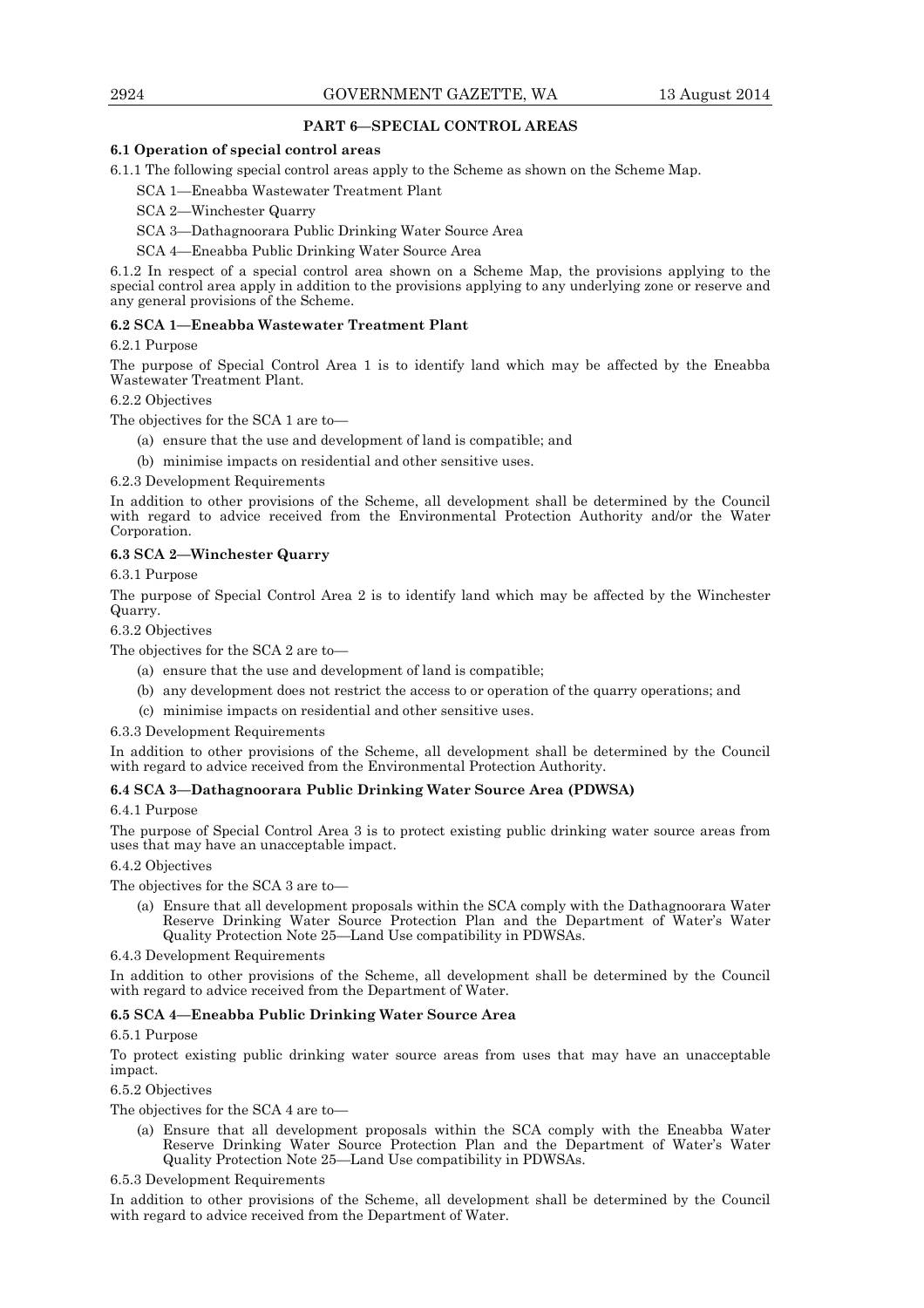# **PART 7—HERITAGE PROTECTION**

The provisions of Part 7 of the Model Scheme Text as current, including any amendments apply.

#### **PART 8—DEVELOPMENT OF LAND**

The provisions of Part 8 of the Model Scheme Text as current, including any amendments apply, with the following addition to Clause 8.2(b)

 (iii) the proposal is for a transportable dwelling or relocated structure intended to be modified for use as a dwelling and is located within a townsite as shown on the scheme maps.

#### **8.5 Requirement for consultation to commence mining**

In considering proposals to commercially extract minerals, Council may exercise its discretion to inform the Minister for Mines and the Minister for Planning in writing that the granting of a mining lease or general purpose lease is contrary to the provisions of the Scheme and the Local Planning Strategy.

# **PART 9—APPLICATIONS FOR PLANNING APPROVAL**

The provisions of Part 9 of the Model Scheme Text as current, including any amendments apply.

# **PART 10—PROCEDURE FOR DEALING WITH APPLICATIONS**

The provisions of Part 10 of the Model Scheme Text as current, including any amendments apply.

# **PART 11—ENFORCEMENT AND ADMINISTRATION**

————

The provisions of Part 11 of the Model Scheme Text as current, including any amendments, apply.

#### **Schedules**

| Schedule 1           | Dictionary of defined words and expressions         |
|----------------------|-----------------------------------------------------|
| Schedule 2           | Additional uses                                     |
| Schedule 3           | Restricted uses                                     |
| Schedule 4           | Special use zones                                   |
| Schedule 5           | Exempted advertisements                             |
| Schedule 6           | Form of application for planning approval           |
| Schedule 7           | Additional information for advertisements           |
| Schedule 8           | Notice of public advertisement of planning approval |
| $\sim$ $\sim$ $\sim$ | 37. OI. I. II. OI                                   |

Schedule 9 Notice of determination on application for planning approval

Schedule 10 Environmental conditions

Schedule 11 Rural Residential Zones

# *Schedule 1*

————

#### **DICTIONARY OF DEFINED WORDS AND EXPRESSIONS**

Unless listed below the words and expressions used in the Scheme have the same meaning as the general definitions and land use definitions contained in Schedule 1 of the *Town Planning Regulations 1967 (as amended)* (the Model Scheme Text). Where a definition is listed below and there is a conflict of interpretation of words the meaning of the word or term, the definition listed below shall prevail, unless the word or expression applies to residential development (Refer to Clause 1.7).

'**Essential service utility'**—means any work or undertaking constructed or maintained by a service agency as may be required to provide water, sewerage, electricity, gas, drainage or other similar essential services.

'**Farming supplies'**—means the use of land or buildings for the storage, display and sale of supplies and services related to the farming industry, including the sales and service of agricultural machinery.

'**Rural home business'**—means a business, service or profession carried out in a dwelling or on land around a dwelling by an occupier of the dwelling which—

- (a) Does not employ more than 2 people not members of the occupier's household;
- (b) Will not cause injury to or adversely affect the amenity of the area;
- (c) Does not occupy an area greater than 200 square metres;
- (d) Does not involve the retail sales, display or hire of goods of any nature;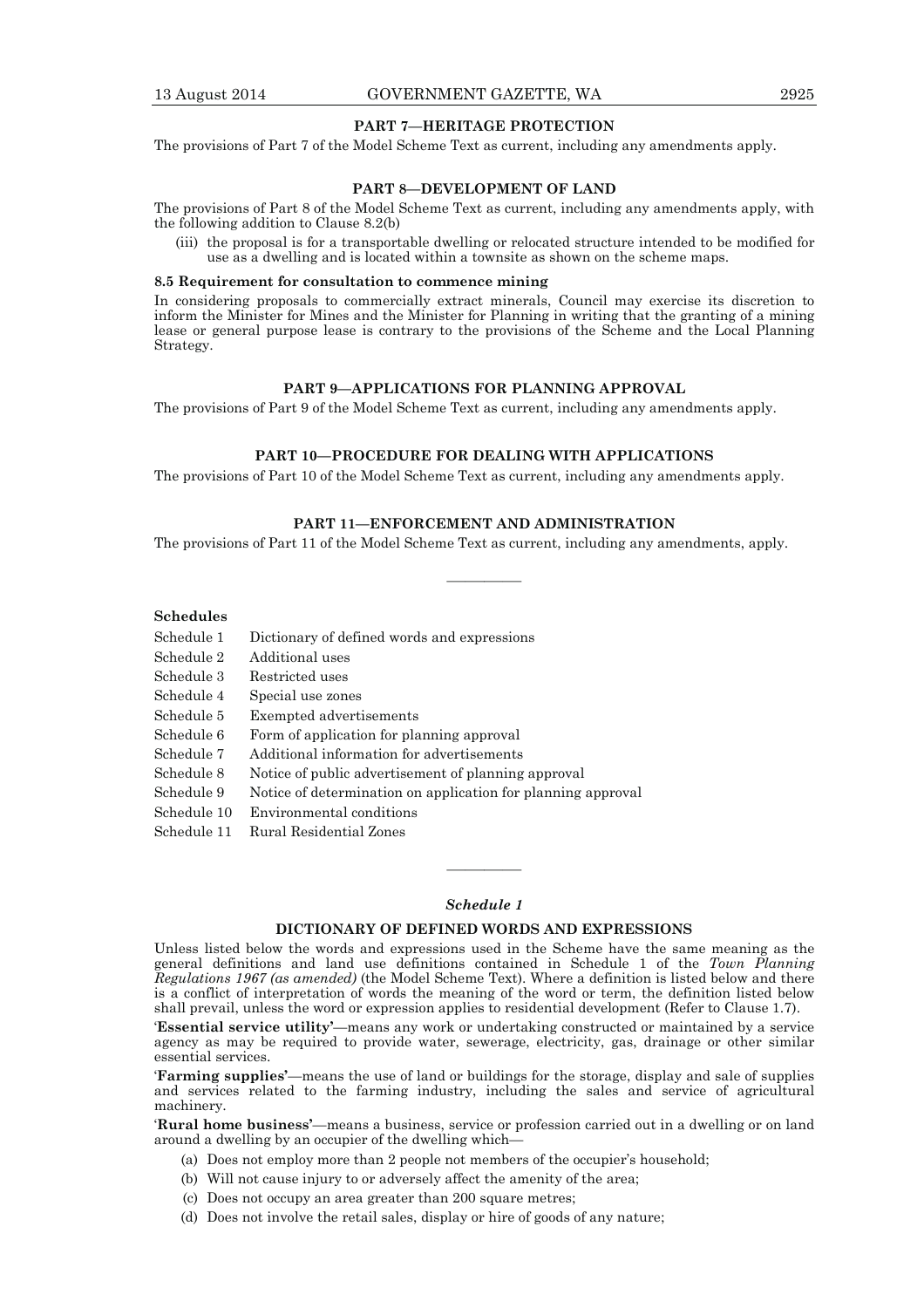- (e) In relation to vehicles and parking, does not result in traffic difficulties as a results of the inadequacy of parking or an increase in traffic volumes in the area, and does not involve the presence, use or calling of more than 3 vehicles, with vehicles not being more than 25 tonnes gross weight; and
- (f) Does not involve the use of an essential service of greater capacity than normally required in the zone.

**'Tourist accommodation'**—means the use of land or buildings for short term tourist accommodation including a caravan park, chalets and the like, and may include a caretaker's residence for use by the manager of the facilities.

**'Transportable dwelling'**—means a dwelling designed for ease of transporting from one location to another and includes structures such as 'Donga' units with skid mounts, metal sandwich panel and flat roof design, and other proprietary names like 'Durabuilt', 'Atco' and the like.

**'Workers' Accommodation'**—means dwellings or buildings used or designed for use wholly or principally for the exclusive accommodation of staff employed by an organisation or business and may include incidental facilities such as swimming pools, sporting facilities, dining facilities, a shop and recreational facilities for the exclusive use of staff only.

# *Schedule 2*  **ADDITIONAL USES**

————

There are no additional uses that apply to the Scheme

| No. | Description of land | <b>Additional use</b> | Conditions |
|-----|---------------------|-----------------------|------------|
|     |                     |                       |            |
|     |                     |                       |            |

*Schedule 3*  **RESTRICTED USES** 

————

There are no restricted uses that apply to the Scheme.

| No. | <b>Description of land</b> | Restricted use | Conditions |
|-----|----------------------------|----------------|------------|
|     |                            |                |            |
|     |                            |                |            |

————

# *Schedule 4*  **SPECIAL USE ZONES**

| No.            | Description of land                                          | Special use                  | Conditions                        | Map<br>Label |
|----------------|--------------------------------------------------------------|------------------------------|-----------------------------------|--------------|
| $\mathbf{1}$   | Portion of Victoria Location<br>M1354, Lang Street, Carnamah | Aged Persons Accommodation   |                                   | APA          |
| $\overline{2}$ | Pt 372 Brimson Street, Eneabba                               | Caravan Park                 |                                   | CP           |
| $\mathcal{S}$  | Lot 2 Bunjil-Carnamah Road,<br>Carnamah                      | Historical Homestead         |                                   | HH.          |
| $\overline{4}$ | Lot 391 Brand Hwy, Eneabba                                   | Horse Yards and Greenbelt    | Development                       | <b>HY</b>    |
| $\overline{5}$ | Pt 3002 Midlands Road,<br>Carnamah                           | Roadhouse and Dwelling       | permitted in<br>accordance with   | <b>RH</b>    |
| 6              | Pt 383 Eneabba Drive, Eneabba                                | Sale Yards and Truck Parking | the specified<br>Special Uses and | SY           |
| $\tau$         | Lot 232 Nairn Court, Eneabba                                 | Workers' Accommodation       | as determined by                  | WA           |
| 8              | Lot 370 Eneabba Drive and UCL.<br>Eneabba                    | Workers' Accommodation       | the Council.                      | WA           |
| 9              | Lot 356 McGowan Place,<br>Eneabba                            | Place of Worship             |                                   | W            |
| 10             | Pt Lot 372, Eneabba-Three<br>Springs Road, Eneabba           | Caravan Park                 |                                   | CP           |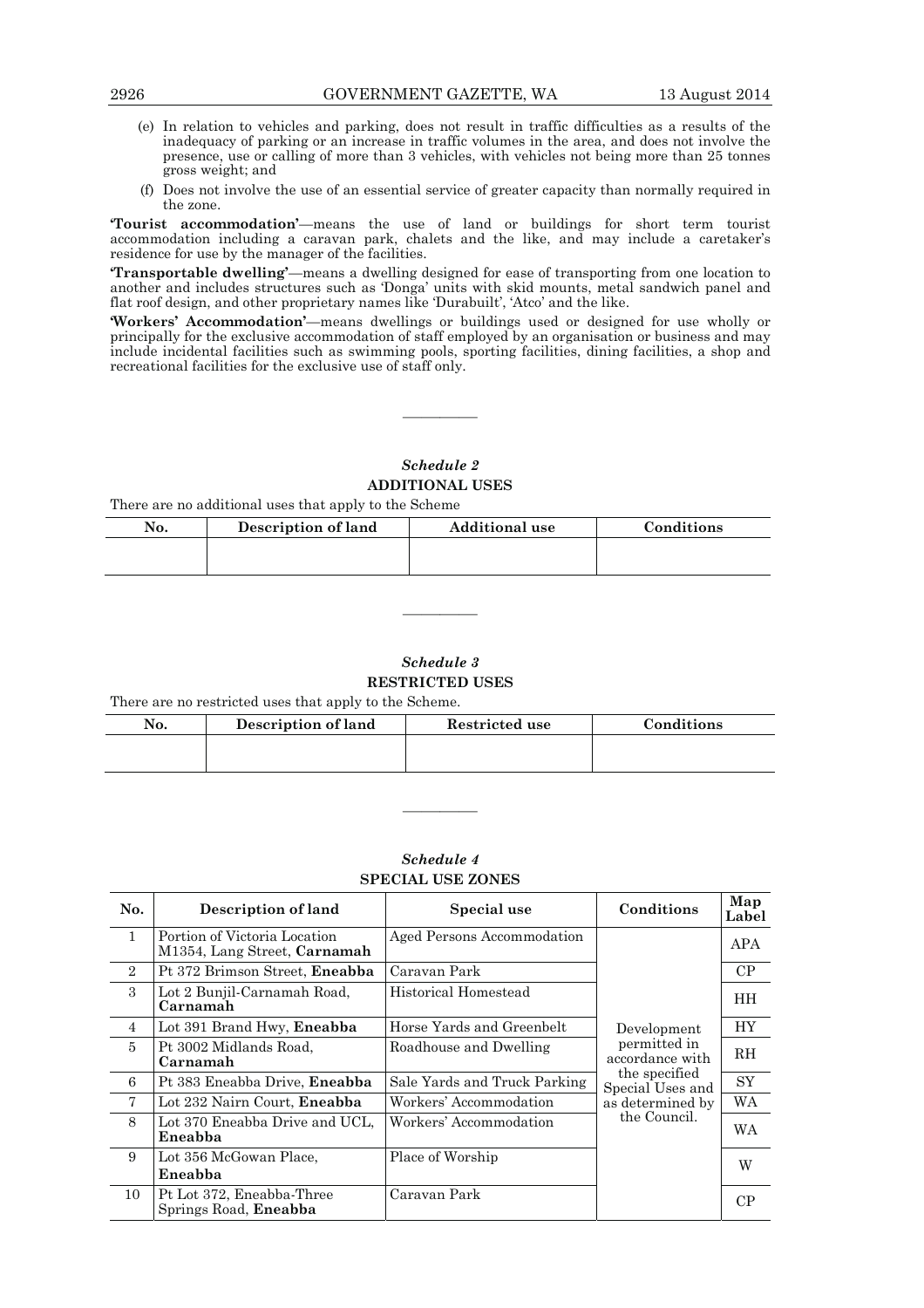*Schedule 5*  **EXEMPTED ADVERTISEMENTS** 

| Land use and/or<br>development                                                                               | <b>Exempted</b> sign                                                                                                                                                                                                                                                                                                                                                                                                                                                                                                                                                                                                                                                                                                                              | <b>Maximum</b> size                                                                                                                                                                                                                         |
|--------------------------------------------------------------------------------------------------------------|---------------------------------------------------------------------------------------------------------------------------------------------------------------------------------------------------------------------------------------------------------------------------------------------------------------------------------------------------------------------------------------------------------------------------------------------------------------------------------------------------------------------------------------------------------------------------------------------------------------------------------------------------------------------------------------------------------------------------------------------------|---------------------------------------------------------------------------------------------------------------------------------------------------------------------------------------------------------------------------------------------|
| Dwellings                                                                                                    | One professional name-plate as appropriate.                                                                                                                                                                                                                                                                                                                                                                                                                                                                                                                                                                                                                                                                                                       | 0.2m <sup>2</sup>                                                                                                                                                                                                                           |
| Home Occupation                                                                                              | One advertisement describing the nature of the<br>home occupation.                                                                                                                                                                                                                                                                                                                                                                                                                                                                                                                                                                                                                                                                                | 0.2m <sup>2</sup>                                                                                                                                                                                                                           |
| Places of Worship,<br>Meeting Halls and Places<br>of Public Assembly                                         | One advertisement detailing the function and/or<br>the activities of the institution concerned.                                                                                                                                                                                                                                                                                                                                                                                                                                                                                                                                                                                                                                                   | 0.2m <sup>2</sup>                                                                                                                                                                                                                           |
| Cinemas, Theatres and<br>Drive-In Theatres                                                                   | <i>(illuminated)</i><br>signs<br>non-illuminated)<br>Two<br>or<br>detailing the entertainment being presented from<br>time to time at the venue upon which the signs are<br>displayed.                                                                                                                                                                                                                                                                                                                                                                                                                                                                                                                                                            | Each<br>advertisement<br>sign not to<br>$exceed 5m2$ .                                                                                                                                                                                      |
| Shops, Showrooms and<br>other uses appropriate to<br>a Shopping Area.                                        | All advertisements affixed to the building below<br>the top of the awning or, in the absence of an<br>awning, below a line measured at 5 metres from<br>the ground floor level of the building subject to<br>compliance with the requirements of the Signs<br>Hoarding and Bill Posting Bylaws.                                                                                                                                                                                                                                                                                                                                                                                                                                                   | N/A                                                                                                                                                                                                                                         |
| Industrial and<br>Warehouse Premises                                                                         | A maximum of 4 advertisements applied to or<br>affixed to the walls of the building but not<br>including signs which project above the eaves or<br>the ridge of the roof of the building, and excluding<br>signs projecting from a building whether or not<br>those signs are connected to a pole, wall or other<br>building.<br>A maximum of two free-standing advertisement<br>signs not exceeding 5m in height above ground<br>level.                                                                                                                                                                                                                                                                                                          | Total area of<br>anv such<br>advertisements,<br>shall not exceed<br>$15m2$ .<br>Maximum<br>permissible<br>total area shall<br>not exceed 10m <sup>2</sup><br>and individual<br>advertisement<br>signs shall not<br>exceed 6m <sup>2</sup> . |
| Showroom, race courses,<br>major racing tracks,<br>sports stadia, major<br>sporting grounds and<br>complexes | All signs provided that, in each case, the<br>advertisement is not visible from outside the<br>complex or facility concerned either from other<br>private land or from public places and streets.                                                                                                                                                                                                                                                                                                                                                                                                                                                                                                                                                 | N/A                                                                                                                                                                                                                                         |
| Public Places and<br>Reserves                                                                                | (a) Advertisement signs (illuminated and non-<br>illuminated) relating to the functions of<br>government a public authority or local<br>of a local<br>government<br>government<br>excluding those of a promotional nature<br>constructed or exhibited by, or on behalf of<br>any such body, and                                                                                                                                                                                                                                                                                                                                                                                                                                                   | N/A                                                                                                                                                                                                                                         |
|                                                                                                              | (b) Advertisement signs (illuminated and non-<br>illuminated) required for the management<br>or control of traffic on any public road, car<br>park, cycleway, railway or waterway<br>such advertisement has been<br>where<br>constructed or exhibited by or at the<br>direction of a Government department,<br>public authority or the local government of<br>a local government, and<br>(c) Advertisement signs (illuminated and non-<br>illuminated) required to be exhibited by or<br>pursuant to any statute or regulation or<br>the like made pursuant to powers<br>contained within a Statute provided that<br>any such advertisement is constructed<br>and/or exhibited strictly in accordance<br>with the requirements specified therein. | N/A<br>N/A                                                                                                                                                                                                                                  |
| Railway Property<br>and Reserves                                                                             | Advertisement signs exhibited on such land<br>provided that each such advertisement is directed<br>only at persons at or upon a railway station.                                                                                                                                                                                                                                                                                                                                                                                                                                                                                                                                                                                                  | No sign shall<br>exceed $2m^2$ in<br>area.                                                                                                                                                                                                  |
| Advertisements<br>within buildings                                                                           | All advertisements placed or displayed within<br>buildings which cannot ordinarily be seen by a<br>person outside of those buildings.                                                                                                                                                                                                                                                                                                                                                                                                                                                                                                                                                                                                             | N/A                                                                                                                                                                                                                                         |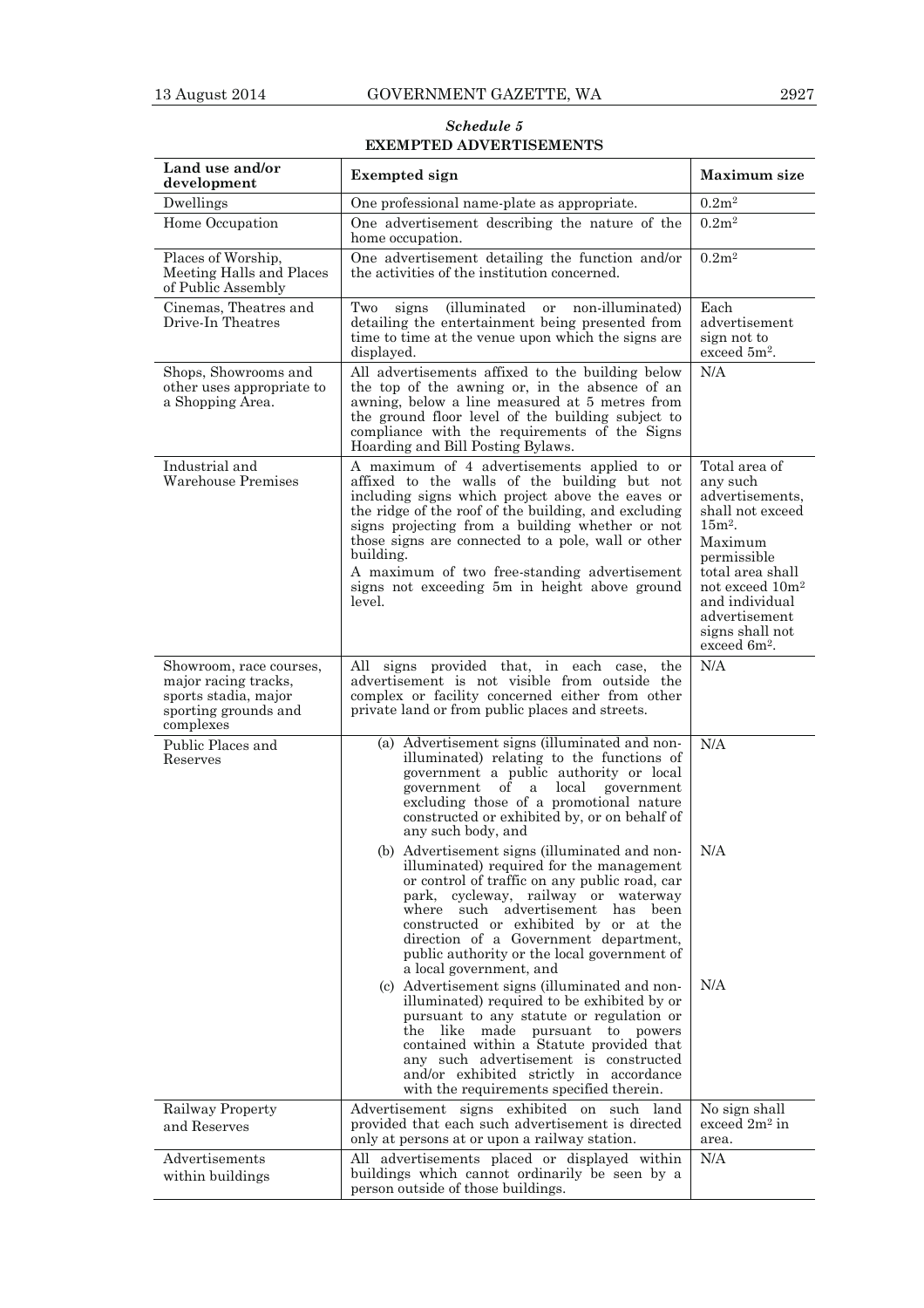| Land use and/or<br>development                                                                                                                                                    | <b>Exempted</b> sign                                                                                                                                                                                                                                               | <b>Maximum</b> size                                          |
|-----------------------------------------------------------------------------------------------------------------------------------------------------------------------------------|--------------------------------------------------------------------------------------------------------------------------------------------------------------------------------------------------------------------------------------------------------------------|--------------------------------------------------------------|
| All classes of buildings<br>other than single family<br>dwellings                                                                                                                 | One advertisement sign containing the name,<br>number and address of the building, the purpose<br>for which the building is used or the name and<br>address of the managing agent thereof.                                                                         | 0.2m <sup>2</sup>                                            |
| <b>Building Construction</b><br>Sites (advertisement<br>signs displayed only for<br>the duration of the<br>construction) as follows:                                              |                                                                                                                                                                                                                                                                    |                                                              |
| (i) Dwellings                                                                                                                                                                     | One advertisement per street frontage containing<br>details of the project and the contractors<br>undertaking the construction work                                                                                                                                | 2m <sup>2</sup>                                              |
| (ii) Multiple Dwellings,<br>Shops, Commercial<br>and Industrial<br>projects                                                                                                       | One sign as for (i) above                                                                                                                                                                                                                                          | 5m <sup>2</sup>                                              |
| (iii) Large development<br>or redevelopment<br>projects involving<br>shopping centres,<br>office or other<br>buildings exceeding<br>3 storeys in height.                          | One sign as for (i) above                                                                                                                                                                                                                                          | 10 <sup>m²</sup>                                             |
| Sales of Goods or<br>Livestock                                                                                                                                                    | One sign per lot displayed for a period not<br>exceeding 3 months advertising the sale of goods<br>or livestock upon any land or within any building<br>upon which the sign is exhibited provided that the<br>land is not normally used for that purpose.          | 2m <sup>2</sup>                                              |
| <b>Property Transactions</b><br>Advertisement signs<br>displayed for the duration<br>of a period over which<br>property transactions are<br>offered and negotiated as<br>follows: |                                                                                                                                                                                                                                                                    |                                                              |
| (i) Dwellings                                                                                                                                                                     | One advertisement per street frontage for each<br>property relating to the sale, leasing or impending<br>auction of the property at or upon which the sign is<br>or the signs are displayed.                                                                       | Each sign shall<br>not exceed an<br>area of 2m <sup>2</sup>  |
| (ii) Multiple Dwellings,<br>Shops, Commercial<br>and Industrial<br>projects                                                                                                       | One sign as for (i) above                                                                                                                                                                                                                                          | Each sign shall<br>not exceed an<br>area of 2m <sup>2</sup>  |
| (iii) Large<br>developments or<br>redevelopment<br>projects involving<br>shopping centres,<br>office or other<br>buildings exceeding<br>3 storeys in height.                      | One sign as for (i) above                                                                                                                                                                                                                                          | Each sign shall<br>not exceed an<br>area of 10m <sup>2</sup> |
| Display Homes<br>Advertisement<br>signs<br>displayed or the<br>period<br>over which homes are on<br>display<br>for<br>public<br>inspection                                        | (i) One sign for each dwelling on display<br>(ii) In addition to (i) above one sign for each<br>group of dwellings displayed by a single<br>project building giving details of the project<br>building company and details of the range of<br>dwellings on display | $2\mathrm{m}^2$<br>5m <sup>2</sup>                           |

# *Schedule 6*  **FORM OF APPLICATION FOR PLANNING APPROVAL**

————

The Form of application for planning approval as shown in Schedule 6 of the *Town Planning Regulations 1967 (as amended)* (Appendix B—Model Scheme Text) shall apply to this Scheme, except as varied below.

There are no variations to the form as shown in Schedule 6 of the *Town Planning Regulations 1967 (as amended)* (Appendix B—Model Scheme Text).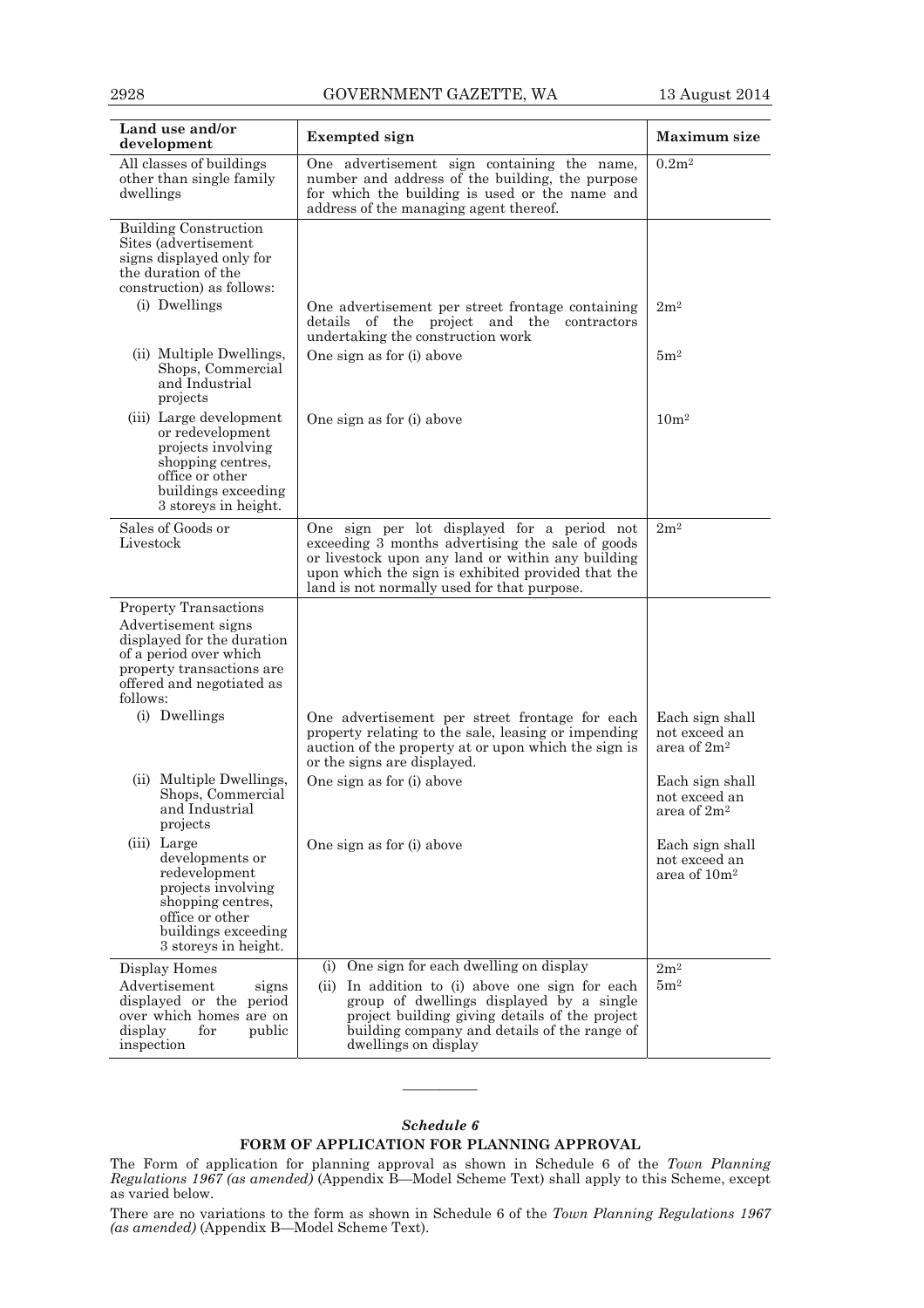# *Schedule 7*

# **ADDITIONAL INFORMATION FOR ADVERTISEMENTS**

The Form for additional information for advertisements as shown in Schedule 7 of the *Town Planning Regulations 1967 (as amended)* (Appendix B—Model Scheme Text) shall apply to this Scheme, except as varied below.

There are no variations to the form as shown in Schedule 7 of *the Town Planning Regulations 1967 (as amended)* (Appendix B—Model Scheme Text).

# *Schedule 8*

————

#### **NOTICE OF PUBLIC ADVERTISEMENT OF PLANNING PROPOSAL**

The notice of public advertisement of planning proposal as shown in Schedule 8 of the *Town Planning Regulations 1967 (as amended)* (Appendix B—Model Scheme Text) shall apply to this Scheme, except as varied below.

There are no variations to the notice as shown in Schedule 8 of the *Town Planning Regulations 1967 (as amended)* (Appendix B—Model Scheme Text).

# *Schedule 9*

————

#### **NOTICE OF DETERMINATION ON APPLICATION FOR PLANNING APPROVAL**

The notice of determination on application for planning approval as shown in Schedule 9 of the *Town Planning Regulations 1967 (as amended)* (Appendix B—Model Scheme Text) shall apply to this Scheme, except as varied below.

There are no variations to the notice as shown in Schedule 9 of the *Town Planning Regulations 1967 (as amended)* (Appendix B—Model Scheme Text).

————

# *Schedule 10*  **ENVIRONMENTAL CONDITIONS**

There are no environmental conditions imposed by the Minister for Environment which apply to the Scheme.

| Scheme or<br>Amendment No. | <b>Gazettal Date</b> | <b>Environmental Conditions</b> |
|----------------------------|----------------------|---------------------------------|
|                            |                      |                                 |

# *Schedule 11*  **RURAL RESIDENTIAL ZONES**

————

| No. | Description of land                                                                                                                                                                                                                       | <b>Special Provisions</b>                                                                                                                                                                                                                                                                                                                                                                                                                                                                                                                                                                         |
|-----|-------------------------------------------------------------------------------------------------------------------------------------------------------------------------------------------------------------------------------------------|---------------------------------------------------------------------------------------------------------------------------------------------------------------------------------------------------------------------------------------------------------------------------------------------------------------------------------------------------------------------------------------------------------------------------------------------------------------------------------------------------------------------------------------------------------------------------------------------------|
| RR1 | Lot 71 Parker Street, Lots<br>72-74 and 97 Inja Street,<br>Carnamah<br>Lots $75-78$ Carnamah—<br>Eneabba Road, Carnamah<br>Lot 79 Carnamah-Eneabba<br>Road, Carnamah<br>Lots 1-3, 80, 81, 84 and 85<br>Carnamah-Eneabba Road,<br>Carnamah | (a) Minimum lot size shall be 3 hectares.<br>(b) Within this locality the keeping of stock is<br>permitted subject to the advice of the Department<br>of Agriculture and Food with regard to maximum<br>stocking rates.<br>(c) All trees and vegetation shall be protected from<br>grazing by stock, and the Council may require<br>fencing to ensure protection is maintained.<br>The following uses are not permitted unless special<br>(d)<br>approval is given by Council after advertising-<br>• Dog Kennels<br>• Veterinary Clinic<br>• Veterinary Hospital<br>• Nursery<br>• Garden Centre |

————